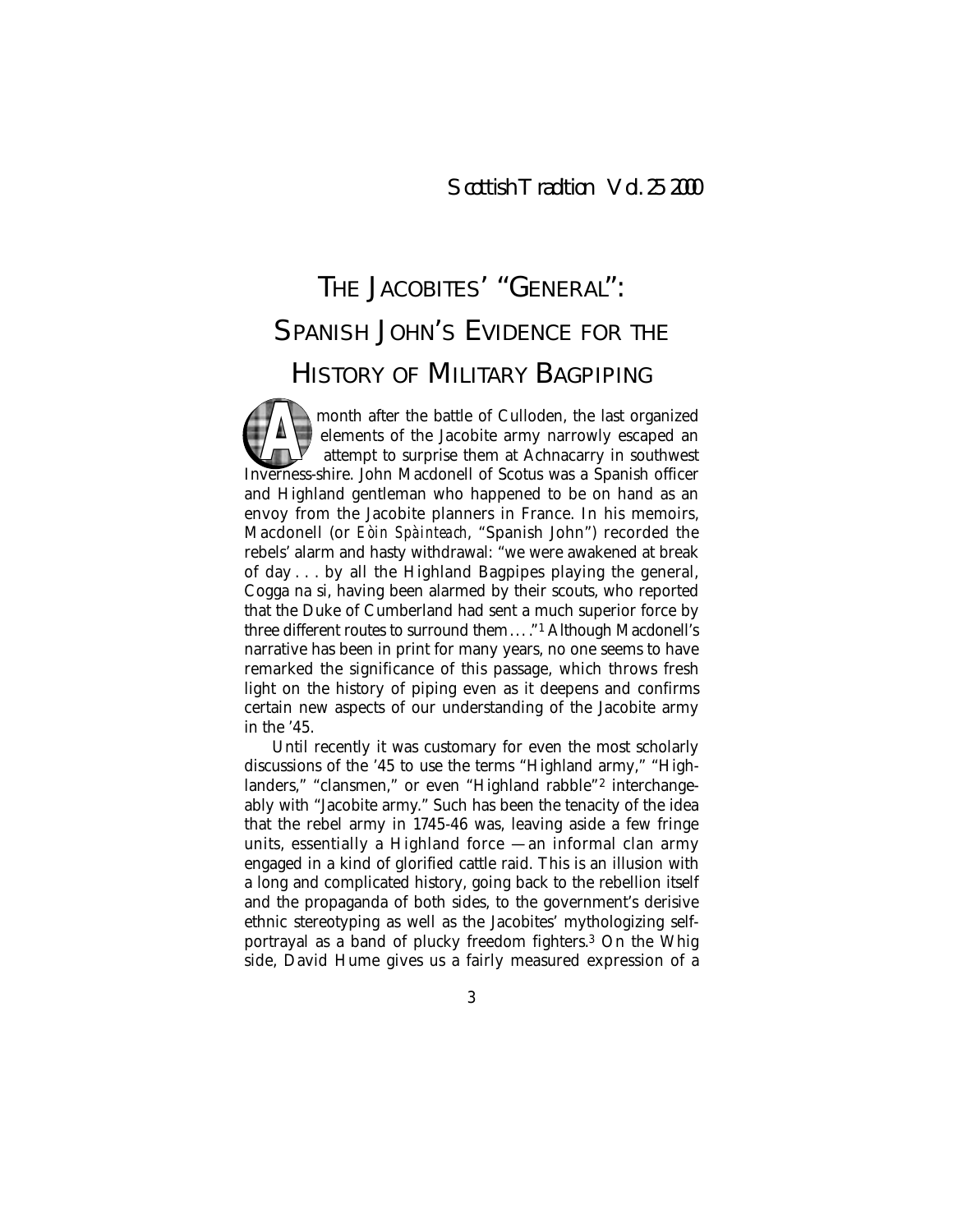view which even now commands popular allegiance. The rebel army, Hume writes shortly after the rising, was composed of people who

are altogether . . . ignorant of Discipline . . . , and know as little of the Nature of Encampments, Marches, Evolutions, Ranks, Firing and all the other Parts of military Exercise, which preserves Order in an Army, and renders it so formidable. They advance to Battle in a confused Heap, which some People have been pleased to call a Column: they have no Weapon but the Broad-Sword . . . . And they become weaker by their Victories; [as] they disperse to their Homes, in order to secure the Plunder they have acquired . . . . 4

A more complex reality emerges from the recent studies<sup>5</sup> which have looked at this subject from an empirical, rather than a romantic or whiggishly didactic, perspective. The Jacobite army of the '45, it turns out, was a most heterogeneous body in its ethnic, social and denominational makeup. Highlanders formed rather less than half the army's peak strength<sup>6</sup> (even supposing the identification of a "Highlander" were in every case unambiguous). Lowlanders and Englishmen, Frenchmen and Irishmen, a smattering of gypsies and Welshmen, and the often nationally unclassifiable second- or third-generation members of the international Jacobite diaspora made up the balance. Like the other mixed-bag armies of the European eighteenth century, this Jacobite force was held together by internationally recognized norms of training, discipline, organization and procedure.

In other armies, those norms entailed a prescribed set of "calls" issued most often, in the eighteenth century, by particular drumbeats corresponding to particular orders thus, as one military dictionary of the time put it, "giv[ing] notice to the troops of what they are to do"<sup>7</sup>- the reveille, the retreat, the tattoo, and so forth. The important thing is that an army have an agreed-upon system so that when an order is conveyed in this manner, the troops will understand its meaning. The beats by which a given signal was conveyed varied from army to army, but by the 1740s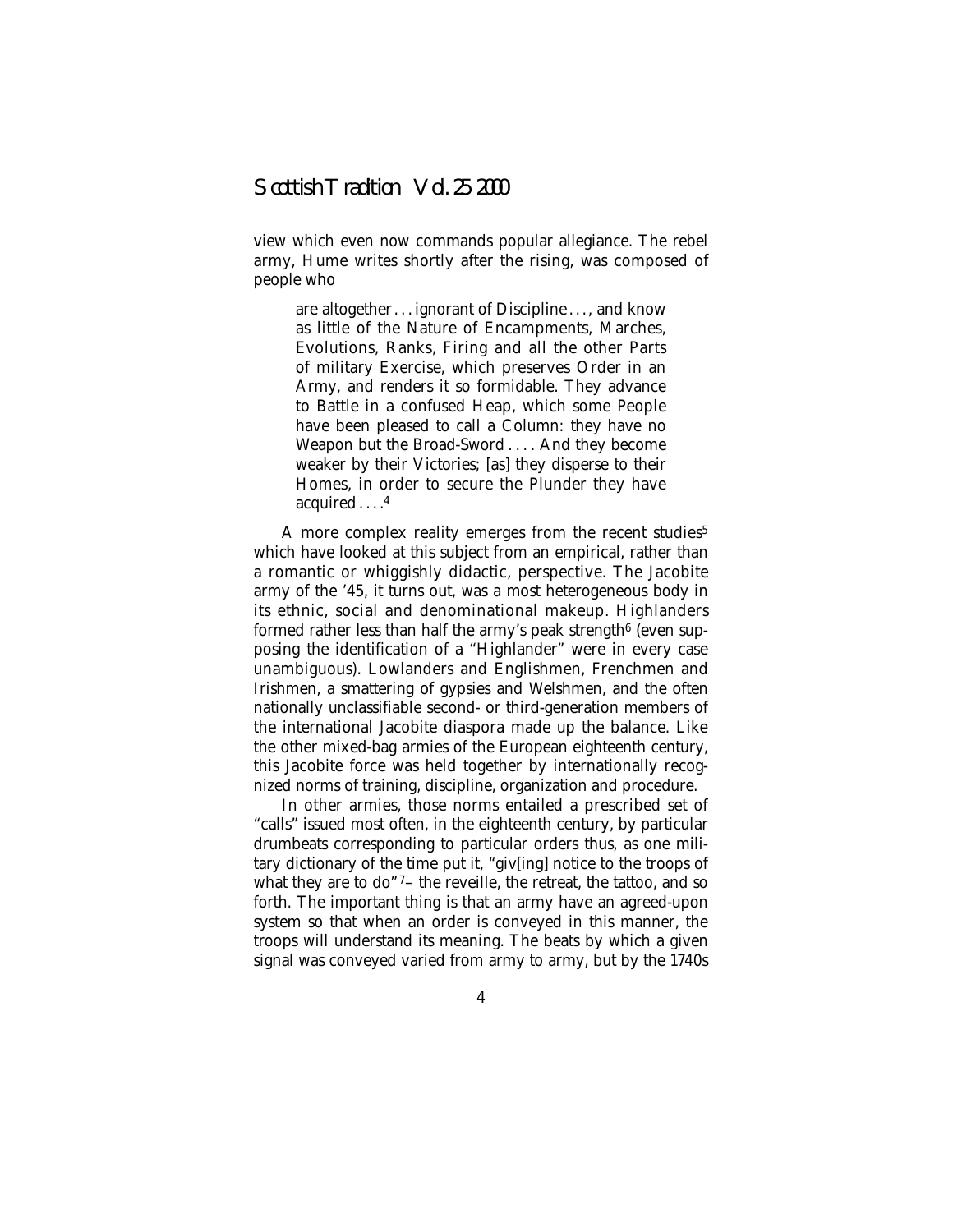a single basic repertory of signals was widely shared among conventional European forces.8

"Spanish John" Macdonell's account is our only direct evidence that this conventional system obtained among the pipers in the Jacobite army of 1745-46.

A word of introduction, then, to our source. A Jacobite by birth and inclination, a dandy by taste, and a soldier by profession, Spanish John was born in 1728 into the *duine uasal* level of the clan MacDonell of Glengarry. As a boy he was sent to Rome where he picked up some scraps of priestly learning at the Scots College. He soon entered the army of the king of Spain which is where he received his military education.

It will be useful to take a step back to consider the Jacobite diaspora which was Spanish John's functional milieu during these years abroad. Starting with the overthrow of James VII and II in 1688, traditional patterns of migration from the British Isles to the Continent were elaborated and intensified, and given a distinctive political complexion, by the movements of thousands of Jacobites who voluntarily or otherwise expatriated themselves, forming an emigré community that centred on an exiled court which claimed to speak with the only true voice of political authority for British affairs. The formation of the Jacobite diaspora marks a very deep schism in British political experience, and the community in exile should not be laughed off as hapless or irrelevant<sup>9</sup>; it was neither, for all that its political aims were ultimately thwarted. Jacobite emigration drew on all levels of society, and it did not peter out – that is to say, we do not cease to find migrants following identifiably "Jacobite" paths of expatriation — until the 1760s, at the earliest. Eventually these Jacobite migrations produced a kind of alternative British kingdom, diffused across the European Contintent. Possessing a court, a diplomatic corps, a financial system, a set of ecclesiastical institutions and centres of learning, a postal service, military resources, even a cultural life – possessing, in other words, most every attribute of a conventional state save territory – the Jacobite diaspora evolved into a socially articulated space into which any British subject, regardless of private political conviction, could migrate if he was so minded. Having a relative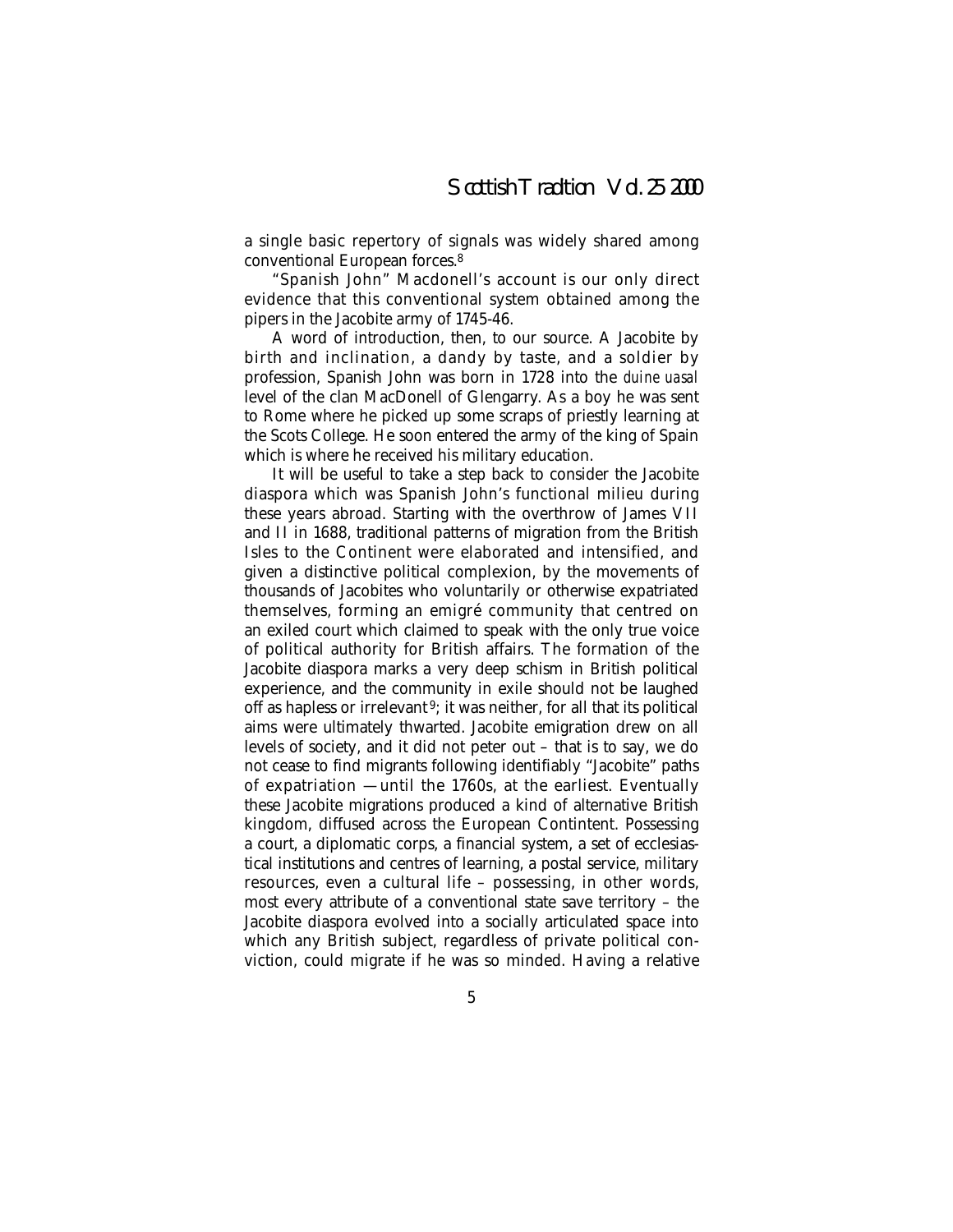or other sponsor in the hierarchy of Jacobite exile, or simply making a profession of loyalty to the exiled monarch, worked like an *Open Sesame* to those seeking access to social and economic opportunities on the Continent: few European states were unpenetrated by the patronage networks of emigré Jacobitism.10

The military arm of this shadow kingdom was formed mainly by the Irish regiments in the armies of France and Spain, whose ranks and officer corps were open to British as well as Irish emigrés. These regiments maintained a symbolic allegiance to the house of Stuart until late in the eighteenth century; they also cultivated a self-consciously Gaelic identity.11 Briefly, in the mid-1700s, the French king supported three Scottish in addition to some half-dozen (the number fluctuated) Irish regiments.12 A grenadier's mitre cap from one of those Scottish regiments survives in the collection of the National War Museum in Edinburgh. It is a revealing artifact: this cap shows "that, like the Irish regiments in the French service, the [Scottish regiments] preserved some 'British' elements in their uniform," but the cap's "arrangement of colours reversed those in British practice . . . ."13 In other words the Jacobite exile wore a uniform that was like a negative image of the British uniform's positive. This cap serves as a felicitous visual symbol for the negative-positive relation between the Jacobite diaspora on the Continent and the Whig state in the British Isles – between the two mutually denying British realms defined by the Stuart and the Hanoverian successions, two political communities existing in constant dynamic opposition to one another.

Spanish John's family connections in the Jacobite diaspora are what led to his enrollment in the Scots College in Rome, and the same connections secured him a commission in one of the Irish regiments in the service of Spain. (You needed money to get a commission in the British army, influence alone did the trick in the Jacobite emigré regiments – a difference which was decisive for more than a few British and Irish younger sons seeking to begin military careers.<sup>14</sup>) He saw some action in Italy and was promoted from cadet to lieutenant before volunteering, in 1746, for the invasion force which the French government was assembling in order to assist the Jacobite rebels in Britain.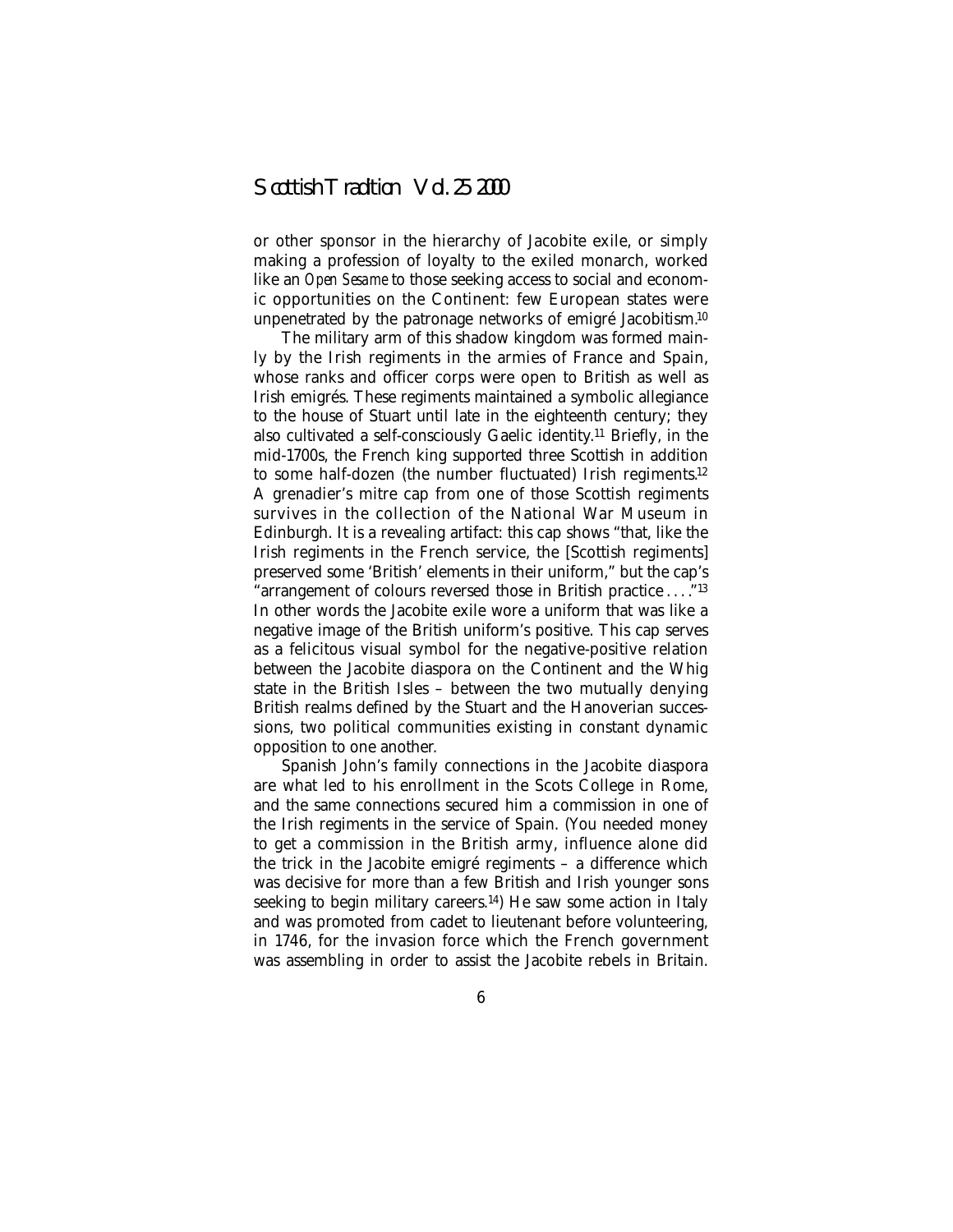The fate of that invasion scheme is well known. After its collapse, Spanish John accepted the mission of carrying money and dispatches to the Jacobite leadership, and late in April he disembarked, along with a comrade, on the west coast of Scotland only to learn that the battle of Culloden had taken place on the day they had sailed. Almost immediately, the two couriers were relieved of most of the money they were carrying by a group of disgruntled MacKenzies. Persevering, they caught up with the remnant of the Jacobite army at Achnacarry where they were received by Prince Charles's secretary John Murray of Broughton, the highest-placed member of the dissolving Jacobite staff who was present.

Murray in his memoirs recalled the arrival of "a Spanish and French Officer who had landed some days before . . . [with] a large pacquet of Letters ... containing dispatches for the P-ce ... and others."15 The next morning saw the events recorded at the start of this paper.

The rest of Spanish John's career, though not relevant to this discussion, refuses to be passed over. After Achnacarry he did not return to the Jacobites' Continental shadowland but remained in the Highlands, whence in 1773 he emigrated to the province of New York. A loyalist in the War of Independence, he resettled with his family in southern Ontario. His posterity formed something of a rustic dynasty which included, in Spanish John's son Miles, the first governor of what is now Manitoba.<sup>16</sup> Spanish John composed his memoirs shortly before his death in 1810. These were printed by a now elusive Canadian periodical in the 1820s. In 1931 the Royal Celtic Society sponsored the publication by William Blackwood and Sons of Spanish John's *Narrative* in book form.

To return to the surprise at Achnacarry – the rebel scouts' alarm, the sound of the pipes "playing the general, Cogga na si," the exhausted little army's removal to a place of greater safety. All the Jacobite regiments represented at Achnacarry were Highland regiments. But as Murray Pittock has observed, the rebels' practice of standardizing company muster strengths by shuffling troops from more robust units into weaker ones ensured that few nominally "Highland" regiments were purely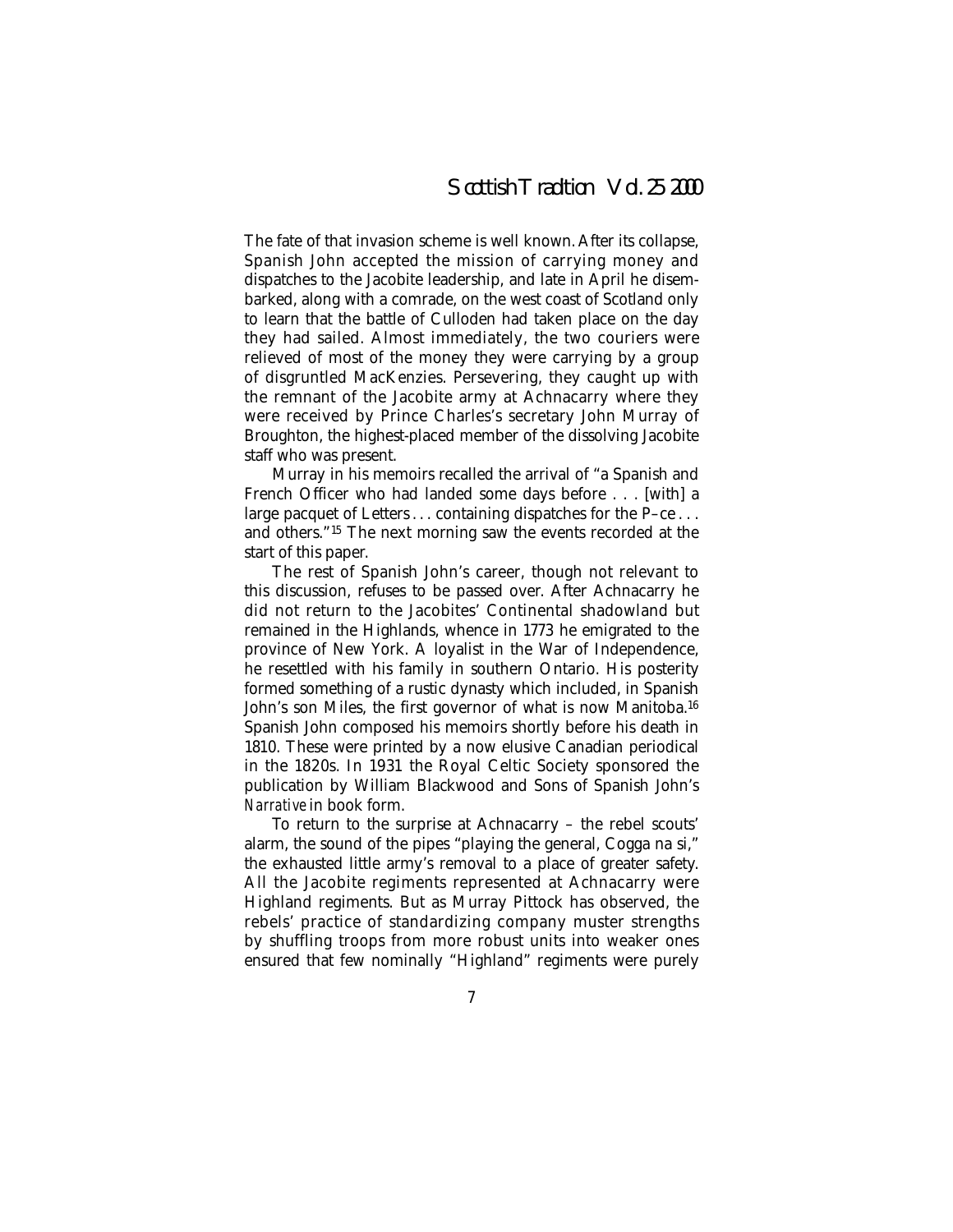so in their ethnic composition.17 (The equation of regiments with clans, a commonplace of writing on this subject – "Lochiel entered the town with five hundred of his clan" – is therefore specious.) Moreover, even those regiments recruited primarily in the Lowlands had regimental pipers.18 This may have been a result of the Jacobites' policy of putting an exaggeratedly Gaelic face on their enterprise (all troops, regardless of regional or national background, were uniformed in some kind of "Highland habit"<sup>19</sup>). Or it may be that the Highland warpipes were a familiar piece of military paraphernalia even for Lowland recruits. Many of the pipers found in the Jacobite muster roll have Lowland names and places of origin,20 and at least one of the *government* 's Lowland regiments had pipers during the '45.21 (The use of Highland warpipes in Lowland regiments has precedents back into the seventeenth century.22)

Parenthetically, I should say that I am assuming here that all the regimental pipers listed in the Jacobite army played, in fact, the "great Highland pipe" and not some now forgotten Lowland cousin – as the old Northumberland Fusiliers used to march to an outdoor variant of the Northumbrian pipes.23 It is possible that our current sense of the variety of bagpipe forms in Scottish culture – three or four distinct types of instrument – is much simplified from the eighteenth-century reality.<sup>24</sup>

At any rate, it is clear that pipers were distributed evenly through the ethnically mixed Jacobite infantry. The old picture of a ragamuffin army ignorant of "all the . . . Parts of military Exercise" is belied by Spanish John's indication that the pipers' music had been adapted to conventional forms of military signalling.

There is no reason not to assume that the tune to which Spanish John refers, "Cogga na si," is the piobaireachd set down and annotated in volume ten of the Piobaireachd Society series, *Cogadh no Sìdh* ("War or Peace").25 No other title has been proposed for that piece of music, and no source assigns the same title to a different composition. The editors of the Piobaireachd Society series make it clear that the tune is preserved in an unusually wide range of early printed piobaireachd sources,<sup>26</sup> and it is, indeed, quoted briefly (though under no title) in the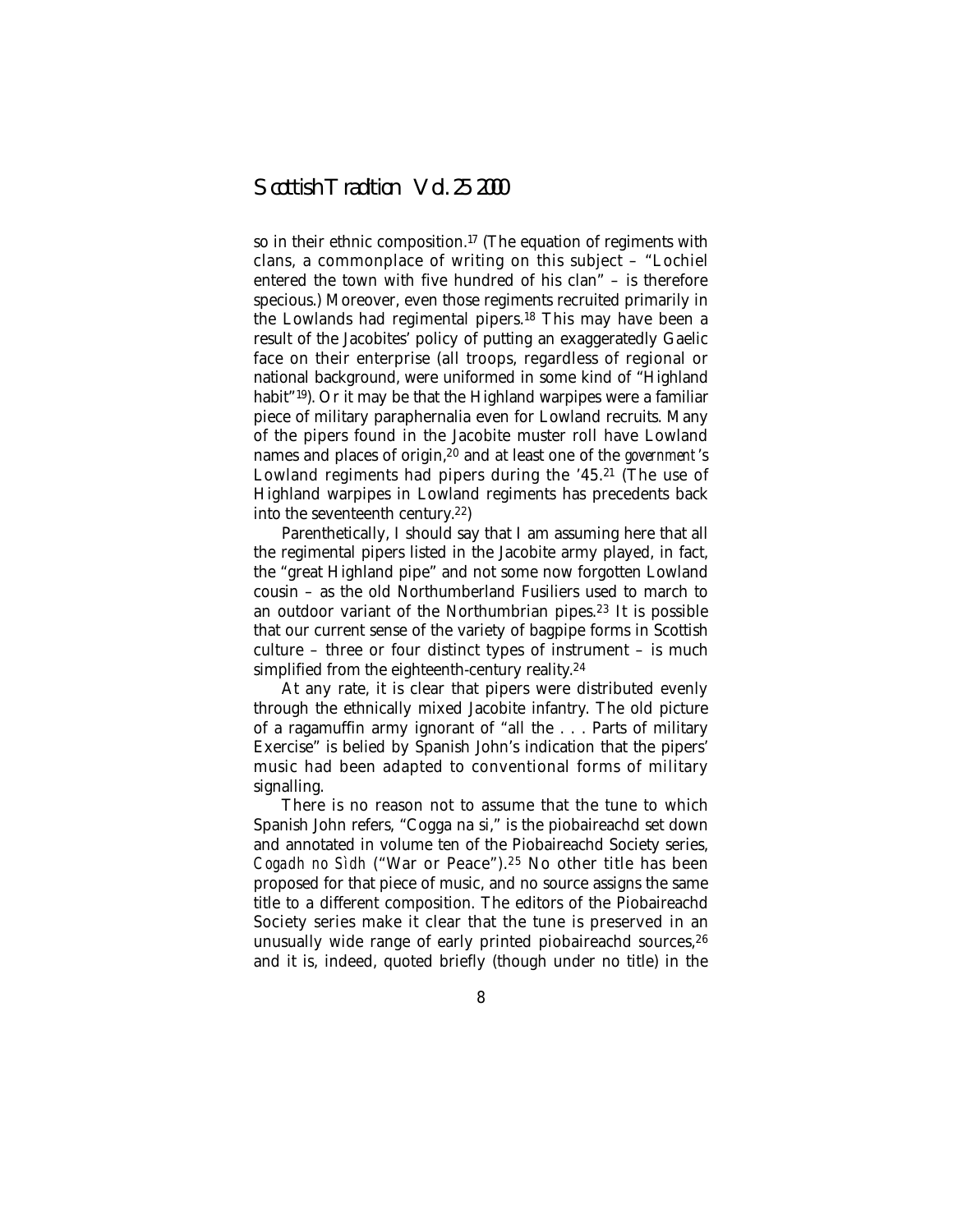earliest of all scholarly works on piping, Joseph MacDonald's *Compleat Theory of the Scots Highland Bagpipe* (written *c*. 1760).27 Joseph's brother Patrick includes the whole tune, headed *Coma leam, coma leam cogadh no sith* ("Alike to me, alike to me war or peace"), in his *Collection of Highland Vocal Airs* (published *c*. 1784).28 John Francis Campbell of Islay remembered the tune being played by his father's piper, John Campbell (1795-1831), one of whose Lorn forebears had played at Culloden.29 Angus MacKay, or whoever wrote the notes to that founding document of the piobaireachd canon, MacKay's *Collection of Ancient Piobaireachd* (1838), says apropos *Cogadh no Sìdh*:

It is evidently ancient, from its simple bold and characteristic style, and is played all over the Highlands; in fact, the title is appropriate to no particular clan, but applicable to all, indicating that indifference, which a warlike, spirited, and resolute people, in the days of proud independence, would have, as to whether the disputes of their patriarchal chiefs would terminate amicably or end in bloodshed.30

The would-be authenticator of piobaireachd titles and provenances walks usually on treacherous ground, but *Cogadh no Sìdh* seems to be one of those exceptional tunes on which the conventional gloss is well supported.31 All authorities agree, incidentally, that this is the tune which the piper played outside the British square during a memorable episode in the Waterloo campaign, 32 and which the Russian czar called for during the subsequent victory celebration in Paris.33

The title surfaces in another eighteenth-century military source, in addition to Spanish John's account of the skedaddle from Achnacarry. Spanish John's account is the earliest identification of a specific pipe tune serving as a military call. The earliest known *list* of such tunes survives in a regimental order sheet, dated 25 July 1778, pertaining to the Western Fencible Regiment, a militia force embodied for the defence of the Clyde firth and the coast of Argyllshire during the American War of Independence. This manuscript gives the names of pipe tunes corresponding to five calls; although the orthography is eccentric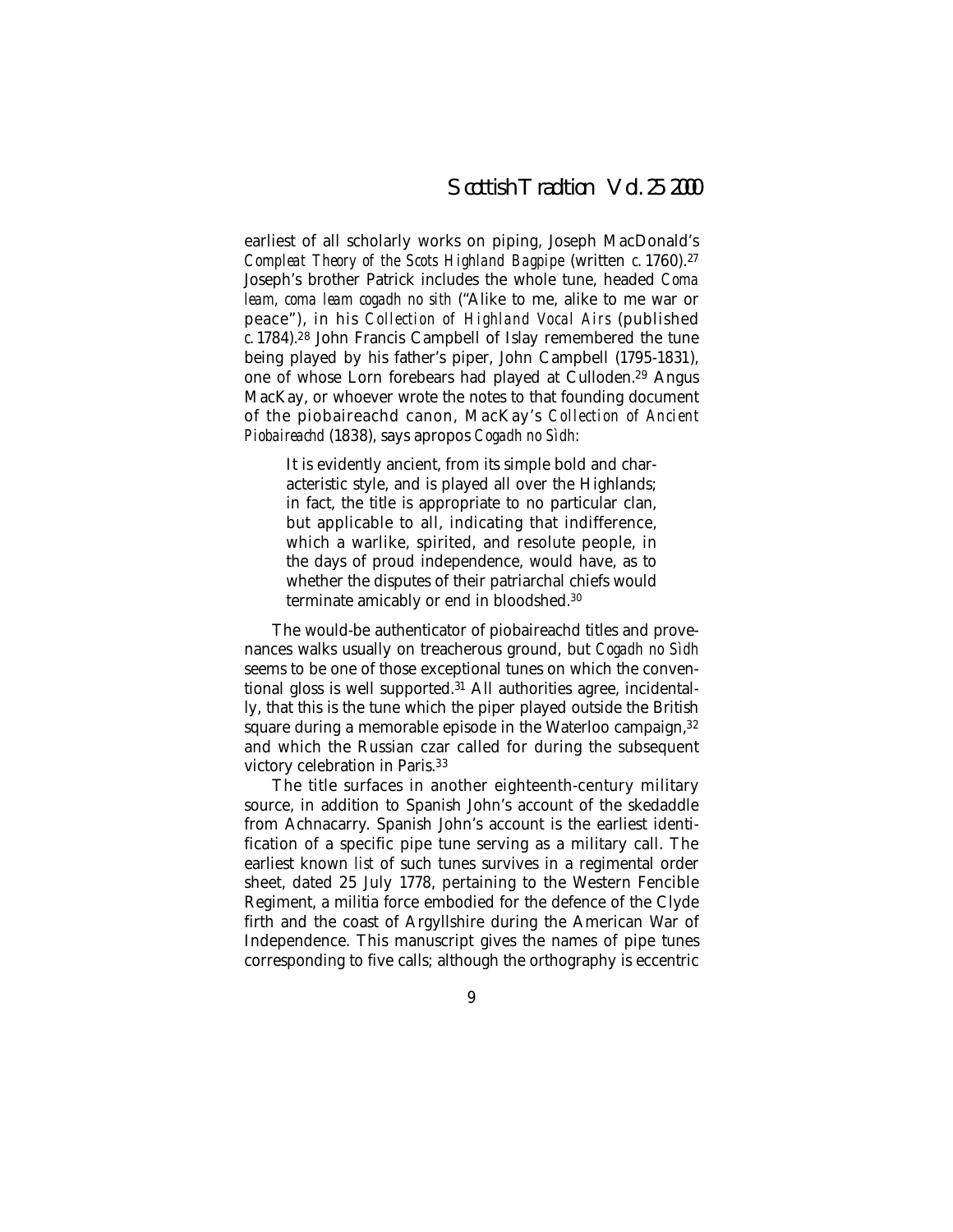even for the eighteenth century, each name is recognizable as the title of a known piobaireachd. The "gathering" is called "Coagive & Shea".<sup>34</sup> Searching for an explanation of this continuity between the military music of the rebels in the '45 and the military music of the increasingly tartanized government forces in the subsequent generation, one's mind moves to the present duke of Argyll's rueful adaptation of the proverb: "the Jacobites have all the best tunes." <sup>35</sup>

The word applied to *Cogadh no Sìdh* on the order sheet of 1778, "gathering," is a distinctively Scottish synonym for the more widely recognized word which Spanish John uses. In French and Spanish military usage as in English, the "general" (*la générale*, *la generala*) is a call which serves "to give notice to the troops that they are to march." <sup>36</sup> (The general can subsume a more contingent signal, the alarm "to give notice of sudden danger, that all may be in readiness for immediate duty"  $37 -$  and Spanish John was in the habit of using the word in this sense.38) If *Cogadh no Sìdh* was the Jacobites' general, then it was presumably this tune which roused Prince Charles's guards somewhat belatedly into action on the morning of the rout of Moy: Charles's footman recalled running in to the disheveled prince in a stairwell on that frantic morning "and [the prince] desired me to call the piperach [*sic* ], for which I did and his highness went down stairs . . . . "<sup>39</sup> The rebel pipers striking up into a piobaireachd is a poignant image for the start of a day which would see the death of Donald *Bàn* MacCrimmon.40

Just as an aside, we may observe that Spanish John's evidence for the history of piping is consistent with the orthodox view that the piobaireachd form stood at the centre of the military piper's repertoire until late in the eighteenth century, when marching music began to displace it.<sup>41</sup> This is one of the orthodoxies which John Gibson challenges in his brilliant iconoclastic book *Traditional Gaelic Bagpiping, 1745-1945*. Given the power of his evidence and reasoning, it would be foolish to quarrel with most of Gibson's arguments. But on this one point I think Gibson is wrong. His main polemical objective, in reexamining the history of military bagpiping, is to show that *ceòl beag* or (as it is popularly mistranslated) "light music" was part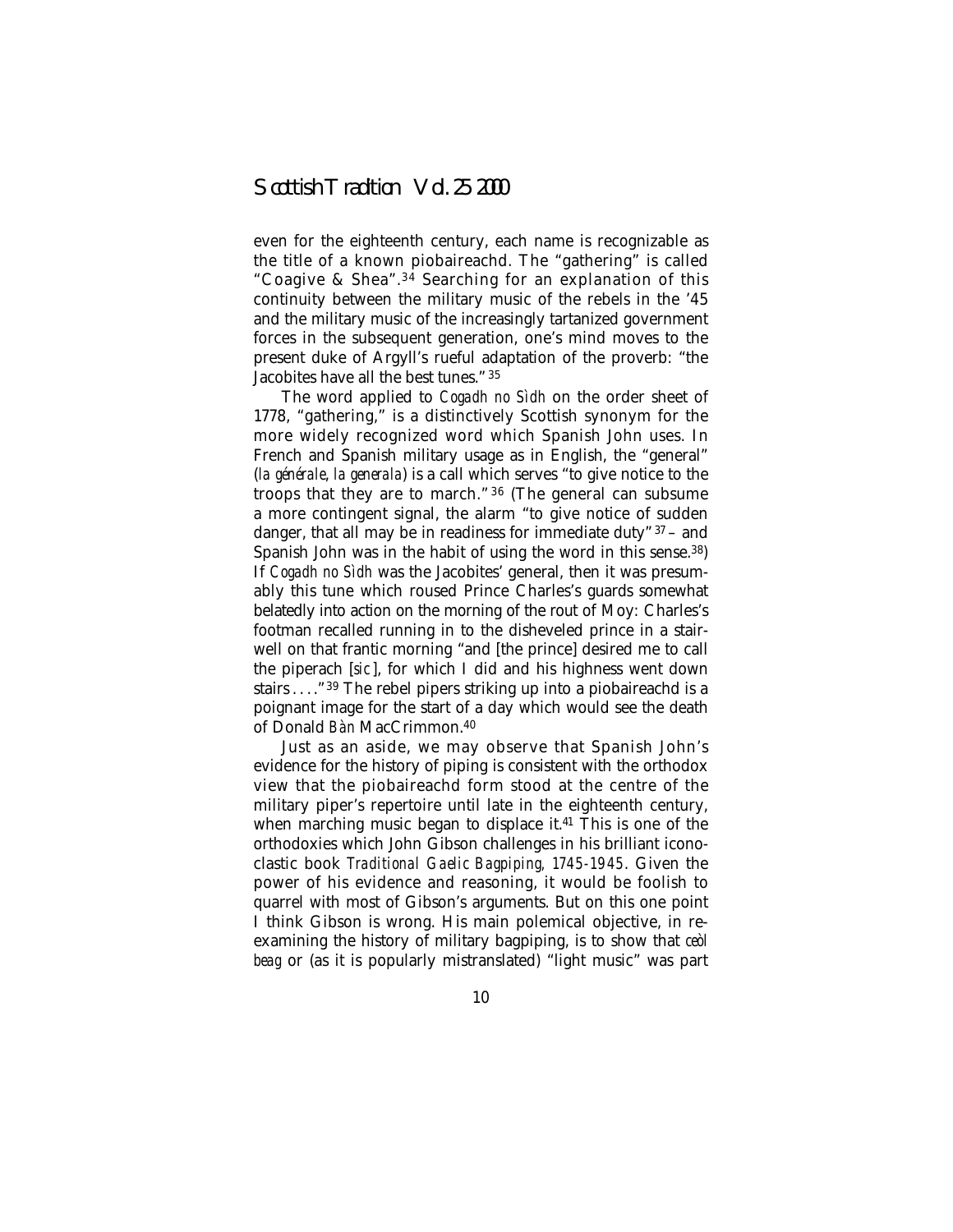of the active inherited repertoire of regimental pipers in the eighteenth century, in addition to piobaireachd. If we define *ceòl beag* as the traditional dance music which is Gibson's primary focus, he is assuredly right. But Gibson includes in his definition of *ceòl beag* "quicksteps," now commonly designated "marches," i.e. those regularly paced compositions designed to accompany the movements of men marching in step. "[T]here is no doubt," Gibson says, ". . . that this sort of non-dance-music *ceòl beag* was used by Gaelic pipers in military settings . . . at least as early as [the opening decades of the eighteenth century] and probably much earlier." <sup>42</sup> In fact there are persuasive grounds for accepting the orthodox idea that quicksteps were an innovation of the post-Culloden era.

Many readers will recall a controversy some years ago in the *TLS*, around the question of when the cadenced step came into use as a feature of military practice.<sup>43</sup> John Keegan won these skirmishes, marshalling the best evidence and the soundest reasoning for his surprising argument that marching in step was unknown (except perhaps as an abstract concept<sup>44</sup>) before the middle of the eighteenth century, that it emerged only sporadically around that time and that it was not widespread in European armies until the century's end. (To take a piece of iconographical evidence pertinent to the '45, Hogarth's *March to Finchley* "depicts the grandest of redcoat regiments shambling along".45) Of course, musical compositions denominated as "marches" are associated with military contexts much earlier than this. "If early musical marches were not used to regulate the steps of marching soldiers," one of Keegan's challengers asked, "what was their military function?" <sup>46</sup> This objection drew a response which is worth quoting at length:

The oldest regimental march still in use in the British Army is that of the 1st of Foot, the Royal Scots, known as "Dumbarton's Drums," after the 1st Earl of Dumbarton, who became Colonel of the regiment in 1678. It is a very strange piece of music indeed, a relentless battering of drumbeats without discernible tune. . . .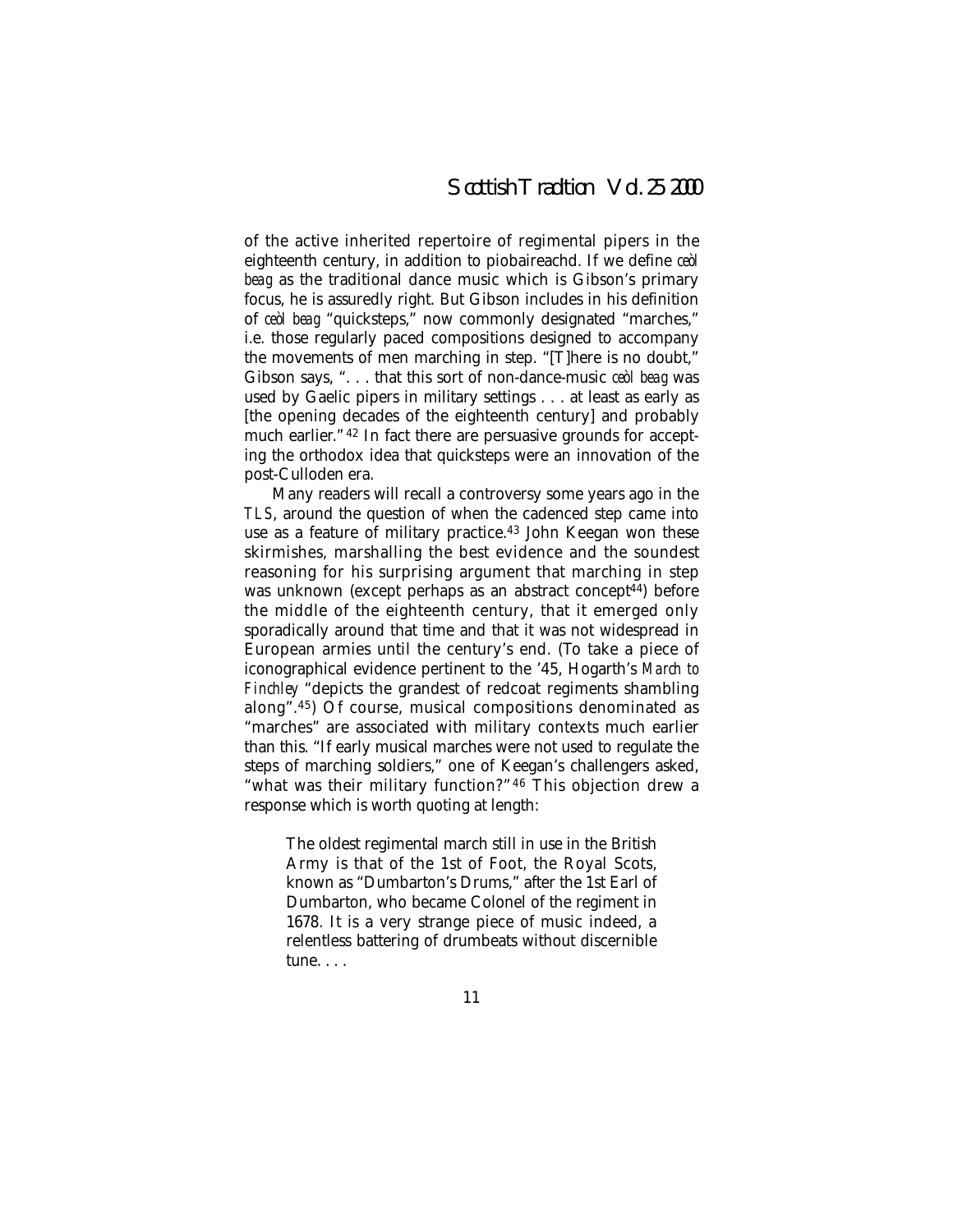If "Dumbarton's Drums" is not a march in the sense understood today, that would explain why . . . there are so many pictures from the sixteenth and seventeenth century of columns of soldiers visibly not keeping step to the beat of the drums accompanying them....

The disjunction between drumming and drill . . . [can be] understood through the point... that the drum probably appeared in the West through contact with the steppe nomads, for whom the drum was both an instrument of intimidation on the battlefield and a focal point of fighting units. Tambour or tabor is a word of Persian origin; tabor is Turkish for battalion or regiment, and the kettledrum, in which they boiled their soup, was the Ottoman Janissaries' regimental totem. Drumming on the tabor was a means of striking fear into the enemy, and aweinspiring it is, too, as anyone who has heard the Mehter, the reconstituted Janissary band that performs at the Istanbul military museum, can testify.

I would suggest, therefore, that drumming in Western armies also originally had a mood-creating function. That is the effect that "Dumbarton's Drums" has on me.  $. . .<sup>47</sup>$ 

"[I]n place of a drum", a sixteenth-century observer writes apropos of the Highlanders, "they use a bagpipe." <sup>48</sup> All the available evidence suggests that for Scottish armies in the early modern period, the warpipes served the same mood-creating purpose as Keegan assigns to the drum. The pipes were used to whip up the spirits of one's own side and to cow the enemy. Certainly Keegan's remarks about the sensations produced by the Mehter or *Dumbarton's Drums* apply to *Cogadh no Sìdh*, a shivering, gooseflesh-making piobaireachd constructed around hammering repetitions of the chanter notes C, B and low A. One of the earliest pieces of evidence along this line occurs in an account written by a French military adviser, who recalls what he observed in Scotland in 1549: "les Ecossois sauvages se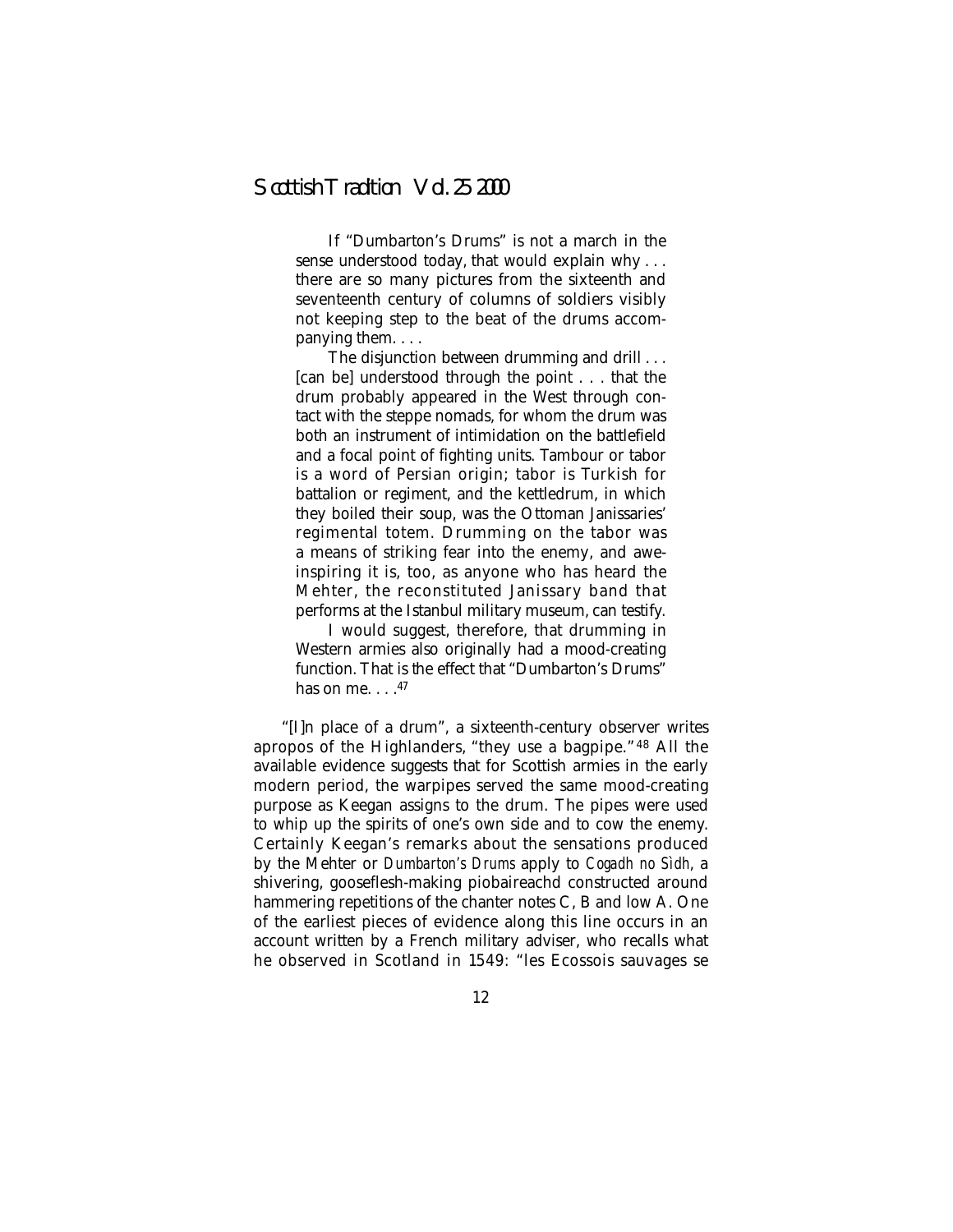provocquoyent aux armes par les sons de leurs cornemuses." <sup>49</sup> The bagpipe's power to intimidate was presumably in effect at the first action of the '45, the clash at High Bridge – the extraordinary event which inspired Sir Walter Scott's quip, "twelve Highlanders and a bagpipe made a rebellion."<sup>50</sup> Another eighteenth-century example can be found in the history of the unhappy Moore's Creek Bridge campaign in North Carolina in 1776. At one point in that campaign, a small detachment of loyalist Highlanders held a patriot army in check with their pipes and wardrums.51 There is also some evidence of warpipers performing the other early function to which Keegan adverts, providing a focus amid the confusion of battle and conveying rudimentary signals.52

The bagpipes, then, served purposes in early-modern warfare that were not related to the regulation of soldiers' footsteps. We can put alongside this information the provable fact that when we see the word "march" applied to a piece of bagpipe music before the second half of the eighteenth century, we are, as Keegan says of *Dumbarton's Drums*, not necessarily dealing with "a march in the sense understood today". *MacAllisdrum's March*, an Irish pipe tune dating to the 1640s, was described by a listener in 1750 not as a repetitive, evenly paced quickstep but as "a wild rhapsody".53 Joseph MacDonald in his *Compleat Theory* (a book which does not recognize the existence of quicksteps) applies the word "march" exclusively to piobaireachds,<sup>54</sup> which of course are not compatible with the cadenced step. In Joseph's brother's *Collection of Highland Vocal Airs*, *Cogadh no Sìdh* itself is described as "A Bagpipe March."55 For these eighteenth-century writers, "march" seems to refer to a piece of bagpipe music used for mood-creating purposes in military conflict, in the same way that the word refers to drumbeats like *Dumbarton's* or like the *Scots March* — a drumbeat exported to the Continent with seventeenth-century Scottish mercenaries, and which as Gibson himself notes "was used by [Gustavus Adolphus's drummers] to instill fear in the Imperial Catholic troops . . . ."56 The word "march" appears to have become attached to such pieces of music through their use as signals (e.g. the general) for a given body of troops to *begin* marching; there was no implication that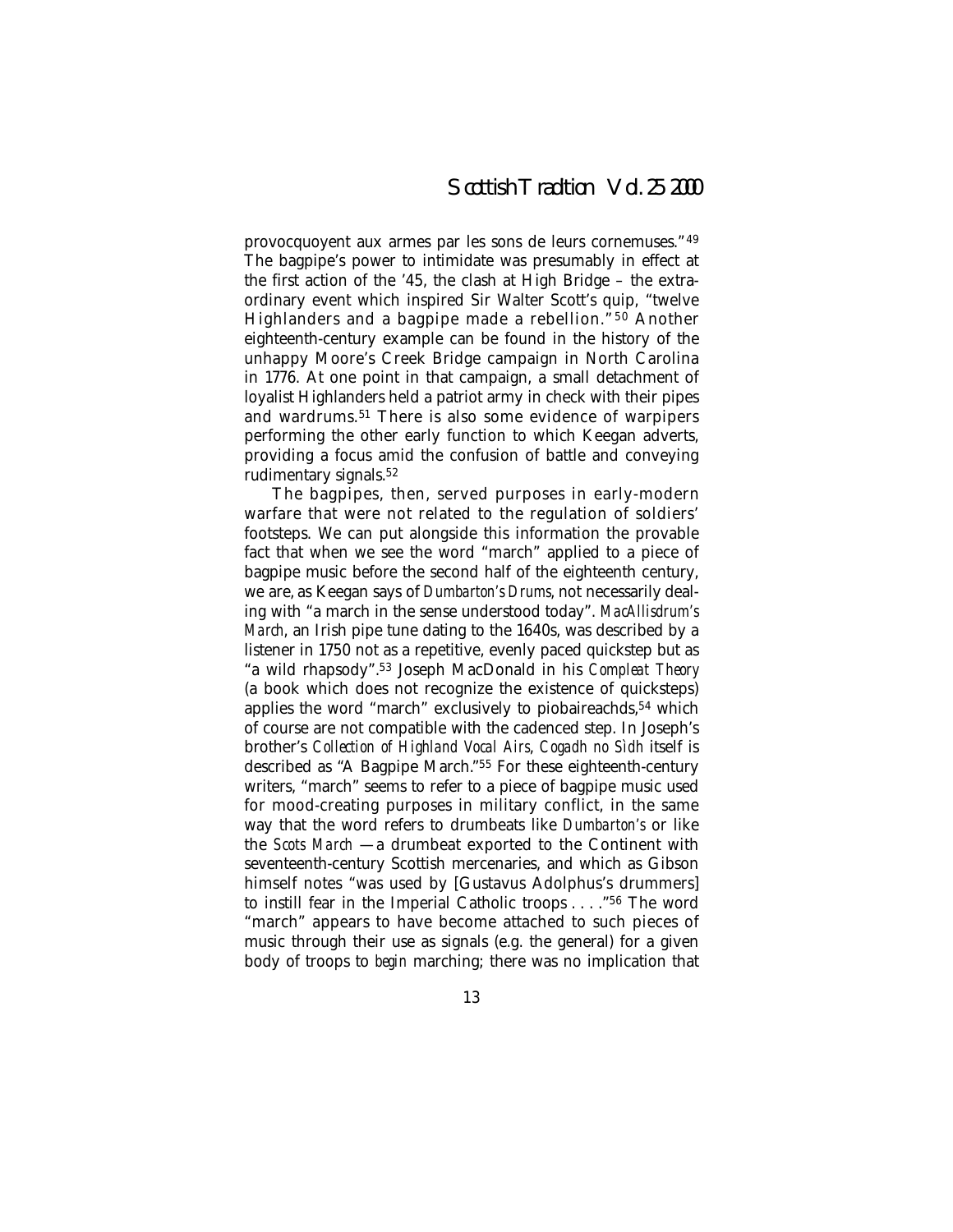the signal should be maintained throughout, or should set the pace of, the ensuing process.57 Similarly, the original Gaelic word for quickstep, *caismeachd*, is said by MacBain<sup>58</sup> to stem from the Irish *caismirt* or *caismert* ("signal," "battle-cry," etc.59).

Confusion over the shifting meanings of the word "march" is partly to blame in Gibson's mistaken (as I see it) rejection of the idea that "Gaelic military quicksteps [are] a late-eighteenthcentury innovation."60 He also emphasizes a report from 1716, stating that some of the duke of Argyll's Highland troops engaged in suppressing the '15 entered Perth and Dundee playing *The Campbells are Coming* and *Wilt Thou Play Me Fair, Highland Laddie?* <sup>61</sup> But the fact that these tunes have become familiar to us as quicksteps does not necessarily mean they were played as quicksteps in 1716. *Highland Laddie* was known in the eighteenth century as a lively danceable spring to which various (usually Jacobite) sets of words were sung62; *The Campbells are Coming* seems to have started off life as a jig.<sup>63</sup> Neither Keegan (I shouldn't think) nor I would deny that pipers, before the late eighteenth century, accompanied soldiers as they were marching — just as in Hogarth's *March to Finchley*, a drummer and fifer accompany those redcoats who are "shambling along." The evidence for this begins with Holinshed's glimpse of Henry VIII's Irish mercenaries: "In the moneth of Maie [1544]... passed through the citie of London in warlike maner, to the number of seauen hundred Irishmen, hauing for their weapons, darts, and handguns, with bagpipes before them . . . ."64 The question is, what sort of music were the pipers playing and was it intended to synchronize the soldiers' footsteps or merely to keep their spirits up and make the miles pass more quickly?

It is instructive, in considering Gibson's claims regarding the quickstep, to look at Capt. Simon Fraser of Knockie's *Airs and Melodies Peculiar to the Highlands of Scotland and the Isles*, first published in 1816.<sup>65</sup> If we correct for notational interference, this source offers us probably the clearest surviving echo of the music of the pipers in Fraser's regiment — what Gibson calls "the first atonement regiment",66 raised and officered by reconstructed Jacobites for service in the Seven Years War. Gibson traces the web of kinship and personal acquaintance which bound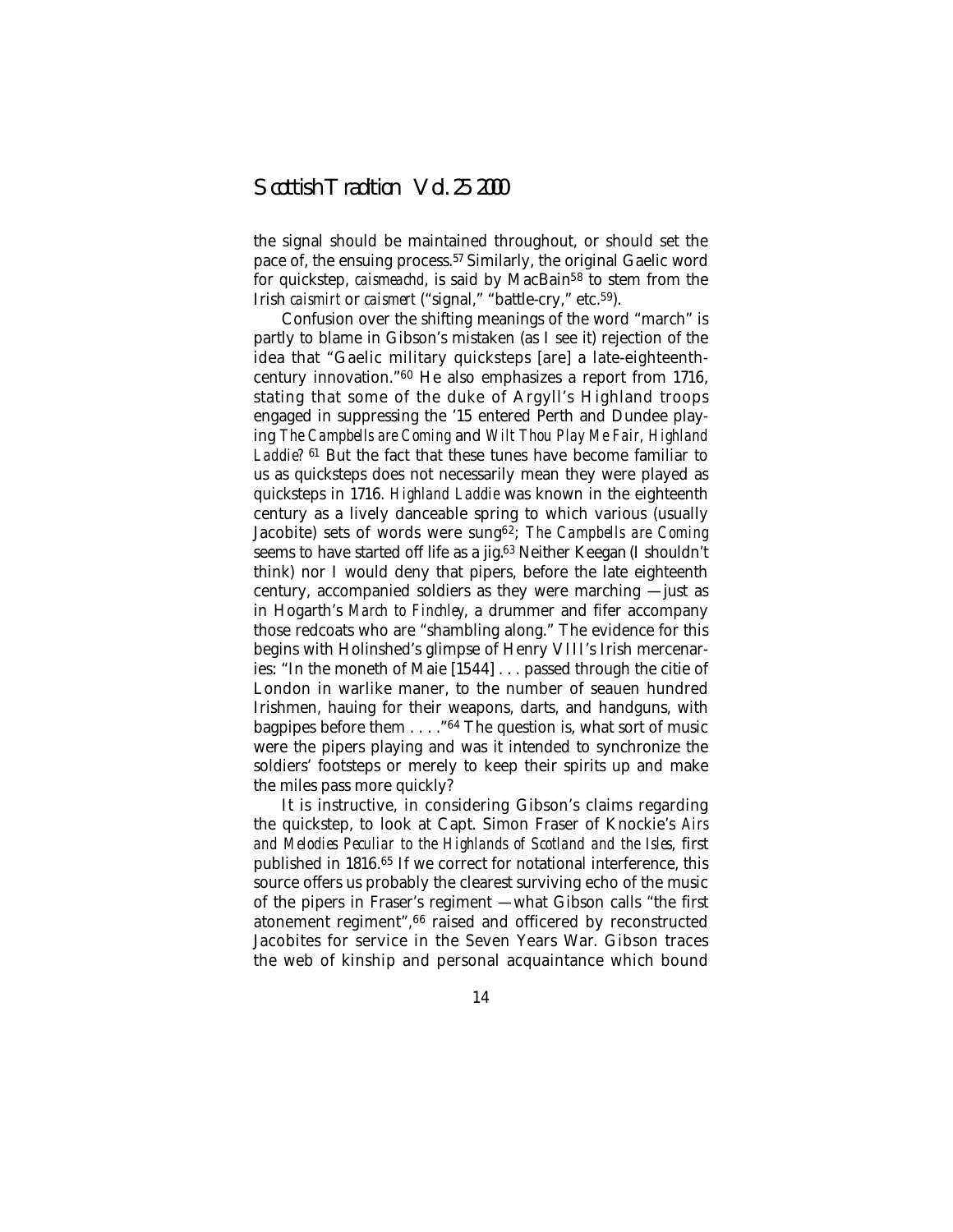the compiler of this work to the personnel of that regiment.67 If quicksteps formed an important subset of this regiment's pipe music, we should expect to find some in Capt. Fraser's collection. My examination of the collection uncovers no quicksteps which are not identified as compositions of (at the earliest) the late eighteenth century, $68$  or as recent adaptations to the quickstep form of airs originally found in another form.<sup>69</sup>

That is a widely observed phenomenon among the earliest recorded quicksteps — if they are not new compositions of the latter 1700s, such as *The Garb of Old Gaul* <sup>70</sup> or *The MacKenzie Men*,71 they are adapted in Procrustean fashion from dance tunes,<sup>72</sup> Gaelic songs<sup>73</sup> or indeed piobaireachds.<sup>74</sup> If quicksteps were an organic part of the Gaelic piping tradition as Gibson argues, then we should expect to find instances of reciprocal adaptation — airs migrating from the quickstep form into others. I am aware of no clear eighteenth-century example of this. The course of adaptation seems to have been unidirectional and seems not to have got underway until the 1750s at the earliest.

The evidence for when the quickstep emerged is patchy and unfortunately is apt to remain so; J. E. Cookson has recently emphasized how little we really know about the Highland regiments in the crucial pre-Napoleonic era.75 But on balance it looks like Keegan's timeline holds true for military bagpiping, that Gibson is wrong in rejecting the idea that quicksteps were an innovation of the late 1700s, and that Thomas Raddall was therefore committing an anachronism when in his novel *Roger Sudden* he has a veteran of the '45 experience in this way the arrival of Fraser's regiment in Halifax in 1757:

But now rose a sound of music wild and high, fantastic on this side of the sea. It brought people running from the houses and halted Roger like a shout. Along Barrington Street, forerun by a rabble of delighted urchins, came the skirl of bagpipes and a gallant rattle of drums. Astounded he beheld a regiment marching past in short red coats and waistcoats, in kilt and plaid, in blue bonnets with scarlet pompons, in diced red-and-white stockings. The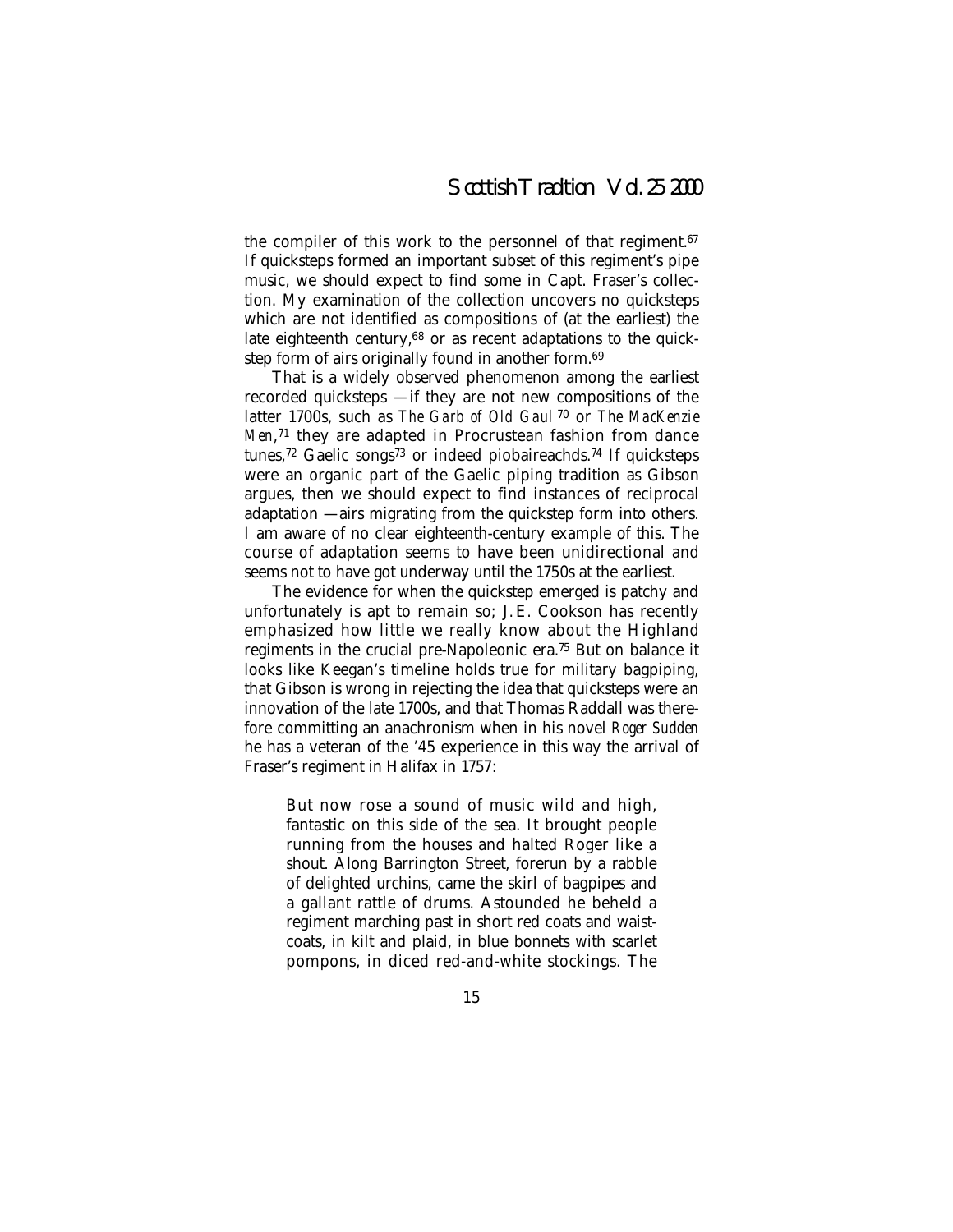spring sunshine glinted on musket and broadsword and the long Lochaber axes of the sergeants. Leather sporrans danced and kilts swung to the ordered thrust of hairy knees, the quick, springy step of men of the hills.

Frasers, by the plaid. What were they doing here in the forbidden Highland dress, in those red jackets, with the hateful *G.R.* stamped upon their cartridge boxes? Frasers, fighting for King George?

He turned away abruptly as a prophet might turn from a chosen people gone to Baal. Good God, what next! The lilt of the pipe tune mocked him all the way to Pleasant Street, with his feet falling instinctively into the march step....76

But Spanish John, while adding to the evidence for piobaireachd's centrality in early-modern Gaelic military culture, does not of course prove anything either way in the debate about the emergence of quicksteps. What Spanish John's account of the surprise at Achnacarry does accomplish is to extend to the realm of military music the conclusion of recent scholarship, that the Jacobite army of 1745-46 was not a rude band of ragamuffins but a conventional military machine. In naming the tune which the Jacobites used as their general, Spanish John also verifies our historical information on that tune  $-$  a rare gift, in the notoriously uncertain and contaminated field of piobaireachd studies. And in telling us that the rebels used piobaireachds to convey their military calls, Spanish John shows how the distinctive features of Gaelic culture were being adapted to conventional European military practice.

There was an interface happening here, at which the folkways of Jacobitism's Gaelic recruiting grounds were being fused to the procedures and usages of conventional European warfare. In language, this interface is represented by the incorporation into Gaelic, during the eighteenth century, of such loanwords as *infantraidh* (infantry), *tap-dubh* (tattoo), and *trabhàilidh* (reveille).77 In music, this interface is represented by the adaptation of piobaireachds to a foreign system of military calls.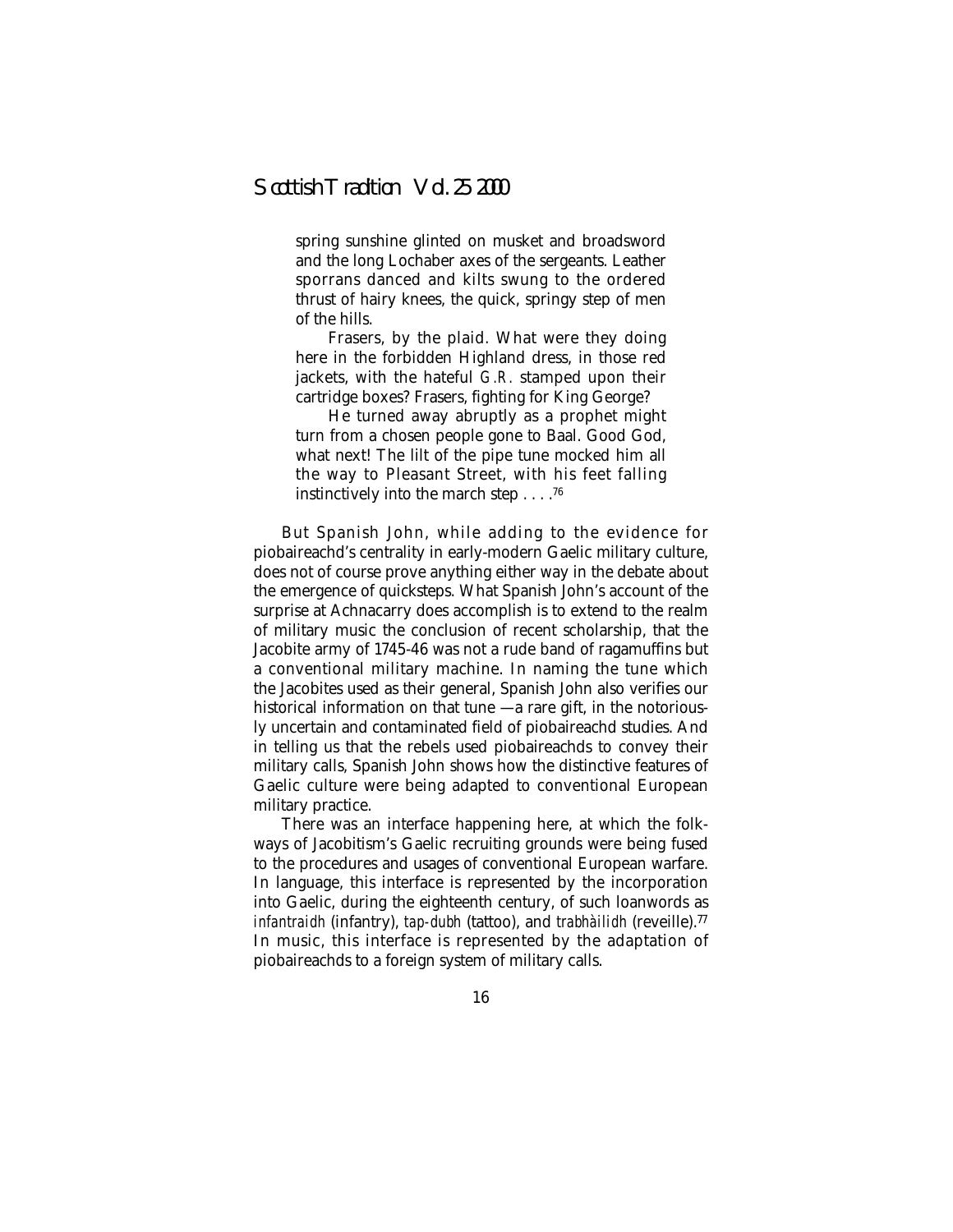A final observation on the events reported by Spanish John. Gaelic tradition connects two lines of song with the opening phrases of the Jacobites' general: *as coma leam, ' s coma leam cogadh no sìdh / Marbhar ' san chogadh no crochar an sìdh mi* ("alike to me, alike to me, war or peace. I shall be killed in the war and hanged in the peace").78 Remembering the fate which awaited at least one Jacobite piper in the treason trials of 1746, it is a fair guess that this sentiment never fit the circumstances better than during that early-morning alarm recalled in Spanish John's narrative.

*Niall MacKenzie Trinity Hall, Cambridge*

#### **Endnotes**

- 1 John Macdonell, Spanish John, Being a Narrative of the Early Life of Colonel John M'Donell of Scottos, Written by Himself (Edinburgh and London: William Blackwood and Sons, 1931), 42-43. For the episode at Achnacarry cf. Robert Forbes, comp., The Lyon in Mourning, or a Collection of Speeches, Letters, Journals, Etc., Relative to the Affairs of Prince Charles Edward Stuart, ed. H. Paton, 3 vols., Publications of the Scottish History Society, vols. 20-22 (Edinburgh: T.&A. Constable, 1895-96; repr., Edinburgh: Scottish Academic Press, 1975), 1:88 and 3:38; Andrew Lang, "A Cousin of Pickle," Macmillan's Magazine 78 (May-October 1898): 113- 21.
- 2 The latter description occurs in Paul Langford, A Polite and Commercial People: England 1727-1783, The New Oxford History of England (Oxford: Clarendon Press, 1989), 197.
- 3 See Murray G.H. Pittock, The Myth of the Jacobite Clans (Edinburgh: Edinburgh Univ. Press, 1995).
- 4 [David Hume,] A True Account of the Behaviour and Conduct of Archibald Stewart, Esq; Late Lord Provost of Edinburgh. In a Letter to a Friend (London: M. Cooper, 1748); reprinted at pp. 231-55 (here 235) in A. MacLean, "David Hume's Defence of Lord Provost Archibald Stewart of Edinburgh," Transactions of the Gaelic Society of Inverness 55 (1989): 223-55.

For a recent rehash of such clichés, see J. Michael Hill, "Gaelic Warfare 1453-1815," in European Warfare 1453-1815, ed. J. Black (New York: St Martin's Press, 1999), 201-223. This author's ability to handle Gaelic sources is assessed in Colm Ó Baoill's review of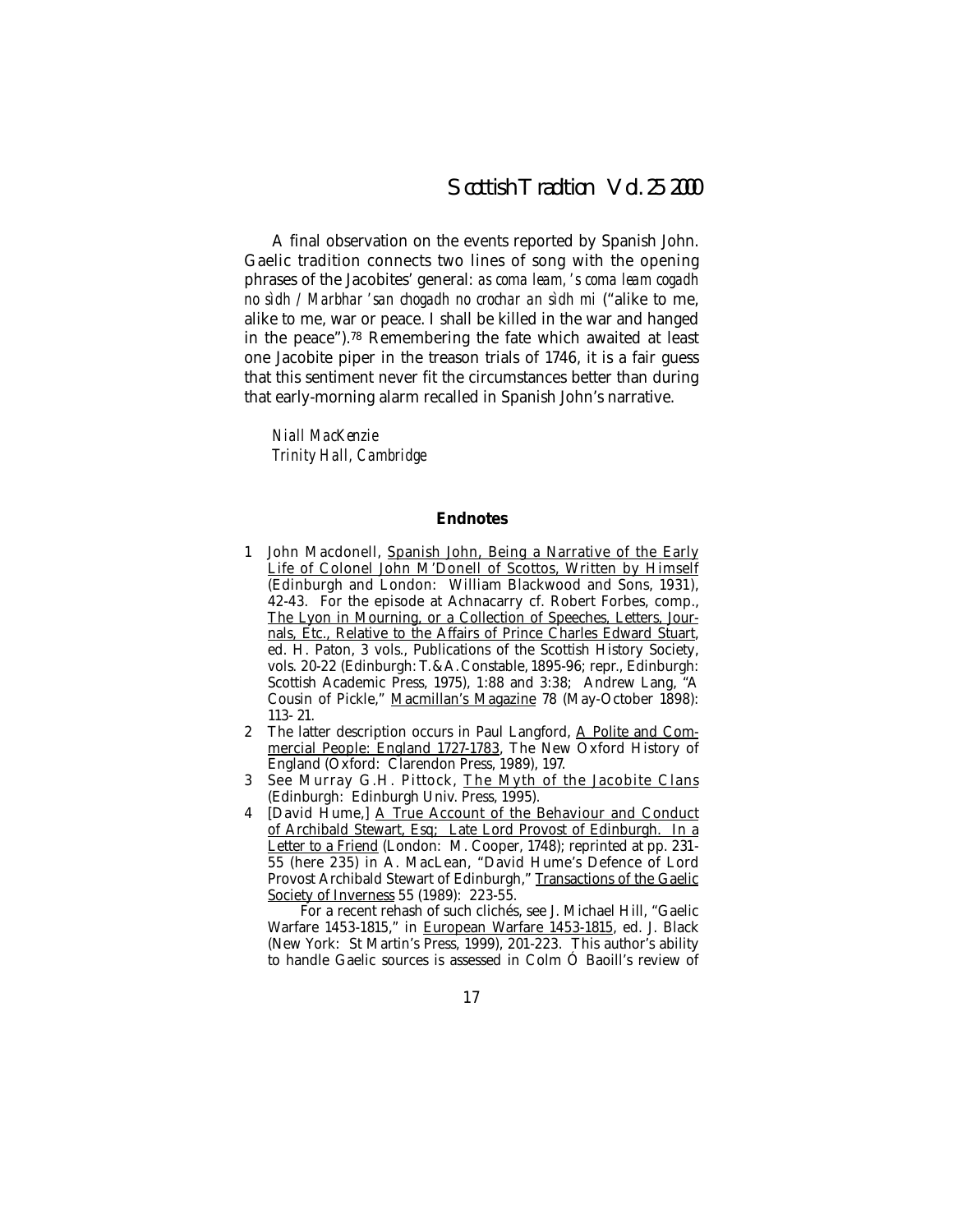his Celtic Warfare, 1595-1763, in Scottish Gaelic Studies 15 (1988): 156-58.

- 5 A.L. Carswell, "'The most despicable enemy that are': The Jacobite Army of the '45," in 1745: Charles Edward Stuart and the Jacobites, ed. R.C. Woosnam-Savage (Edinburgh: HMSO, 1995), 29-40; Alastair Livingstone of Bachuil, C.W.H. Aikman, and B.S. Hart, eds., Muster Roll of Prince Charles Edward Stuart's Army 1745-46, with an introduction by Bruce P. Lenman (Aberdeen: Aberdeen Univ. Press, 1984; repr., 1985); Pittock, The Myth of the Jacobite Clans, chap. 2; id., The Social Composition of the Jacobite Army in Scotland in the Forty Five, Royal Stuart Papers, no. 48 (London: The Royal Stuart Society, [1996]).
- 6 Pittock, The Myth of the Jacobite Clans, 60.
- 7 George Smith, An Universal Military Dictionary, or a Copious Explanation of the Technical Terms &c. Used in the Equipment, Machinery, Movements, and Military Operations of an Army (London: J. Millan, 1779; repr., Ottawa: Museum Restoration Service, 1969), 79.
- 8 M. Fortier, 18th Century French Drumming, Manuscript Report series (Parks Canada, National Historic Parks and Sites Branch), no. 270 ([Ottawa:] Dept. of Indian and Northern Affairs, 1977), 8-9.
- 9 Cf. Thomas Babington, Lord Macaulay, The History of England, From the Accession of James the Second, Everyman's Library ed., 4 vols. (London: J.M. Dent & Sons, 1906; repr., 1958-62), 4:1-13.
- 10 The Jacobite diaspora is a burgeoning field of research. The fundamentals can be grasped through the following works: G. Chaussinand-Nogaret, "Une élite insulaire au service de l'Europe: Les jacobites au XVIIIe siècle," Annales: Économies, sociétés, civilisations 28 (1973): 1097-1122; E. Cruickshanks and E. Corp, eds., The Stuart Court in Exile and the Jacobites (London: The Hambledon Press, 1995); C. Nordmann, "Les jacobites écossais en France au XVIIIe siècle," in <u>Regards sur l'Ecosse au XVIIIe siècle,</u> ed. M.S. Plaisant (Lille: Les Presses de l'Université de Lille III, 1977), 81-108; D. Szechi, "'Cam Ye O'er Frae France?': Exile and the Mind of Scottish Jacobitism, 1716-1727," Journal of British Studies 37 (1998): 357-90.
- 11 There is an extensive literature on the "wild geese." Its starting point (excluding eighteenth-century works) is: J.C. O'Callaghan, History of the Irish Brigades in the Service of France, from the Revolution in Great Britain under James II, to the Revolution in France under Louis XVI, Cameron & Ferguson ed. (Glasgow: R. & T. Washbourne, [1870]).
- 12 H.C. McCorry, "Rats, Lice and Scotchmen: Scottish Infantry Regiments in the Service of France, 1742-62," Journal of the Society for Army Historical Research 74 (1996): 1-38.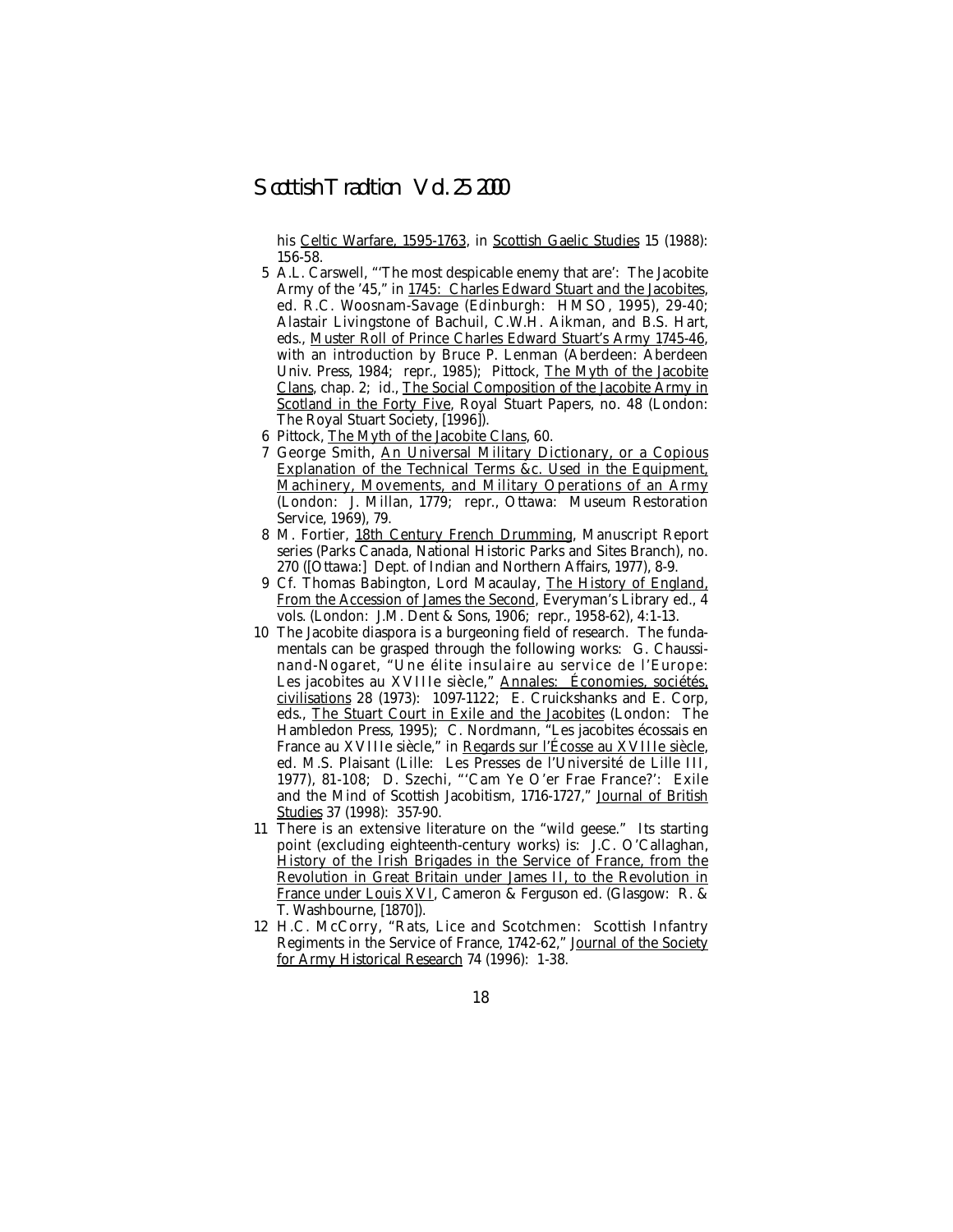- 13 S. Wood, "'The Cap... Suppos'd to have been designed for ye young Chevalier': A Grenadier Officer's Mitre Cap of Le Regiment Royal-Ecossois, 1745," Journal of the Society for Army Historical Research 75 (1997): 77-83, here 80.
- 14 L.M. Cullen, "The Irish Diaspora of the Seventeenth and Eighteenth Centuries," in Europeans on the Move: Studies on European Migration, 1500-1800, ed. N. Canny, (Oxford: Clarendon Press, 1994), 113-49, here 135.
- 15 John Murray of Broughton, Memorials of John Murray of Broughton, Sometime Secretary to Prince Charles Edward, 1740-1747, ed. R.F. Bell, Publications of the Scottish History Society, vol. 27 (Edinburgh: T. and A. Constable, 1898), 282-83.
- 16 A.G. Morice, "A Canadian Pioneer: Spanish John" and "Sidelights on the Careers of Miles Macdonell and His Brothers," The Canadian Historical Review 10 (1929): 212-35 and 308-332.
- 17 Pittock, The Social Composition of the Jacobite Army, 5. Cf. id., review of Witness to Rebellion: John Maclean's Journal of the 'Forty-Five and the Penicuik Drawings, ed. I.G. Brown and H. Cheape, in the Royal Stuart Review (1997): 27-9, here 28.
- 18 E.g. the duke of Perth's regiment, the Forfarshire regiment, Gordon of Glenbucket's (raised in Banffshire- Aberdeenshire), John Roy Stewart's (raised in Edinburgh) (Livingstone of Bachuil et al., eds., Muster Roll, 69, 94, 122, 205).
- 19 Bruce Seton, "Dress of the Jacobite Army: The Highland Habit," The Scottish Historical Review 25 (1927-28): 270-81.
- 20 E.g. John Sinclair the "Town Piper" of Arbroath, James Reid from Angus, Nicholas Carr from Huntly, Robert Jamieson from Annandale (Livingstone of Bachuil et al., eds., Muster Roll, 94, 122, 69).
- 21 John Buchan, The History of the Royal Scots Fusiliers (1678-1918) (London: Thomas Nelson and Sons, 1925), 104.
- 22 For pipers attached to Lowland units in the seventeenth century, see: Buchan, The History of the Royal Scots Fusiliers, 15 (8 and 23 for the regiment's preponderantly Lowland recruitment); John G. Gibson, Traditional Gaelic Bagpiping, 1745-1945 (Edinburgh: NMS Publishing, 1998; Montreal and Kingston: McGill-Queen's Univ. Press, 1998), 70-71, 101-4; Sir Frederick Maurice, The History of the Scots Guards, from the Creation of the Regiment to the Eve of the Great War, 2 vols. (London: Chatto & Windus, 1934), 1:23, 88; Sir James Turner, Pallas Armata. Military Essayes Of the Ancient Grecian, Roman, and Modern Art of War. Written in the Years 1670 and 1671 (London: printed by M.W. for Richard Chiswell, 1683), 219. It should be noted that, with perhaps one exception (Gibson, Traditional Gaelic Bagpiping, 70, 75, 102), the presence of pipers in non-Jacobite Scottish regiments, even Highland regiments, was always an informal arrangement up to the nineteenth century: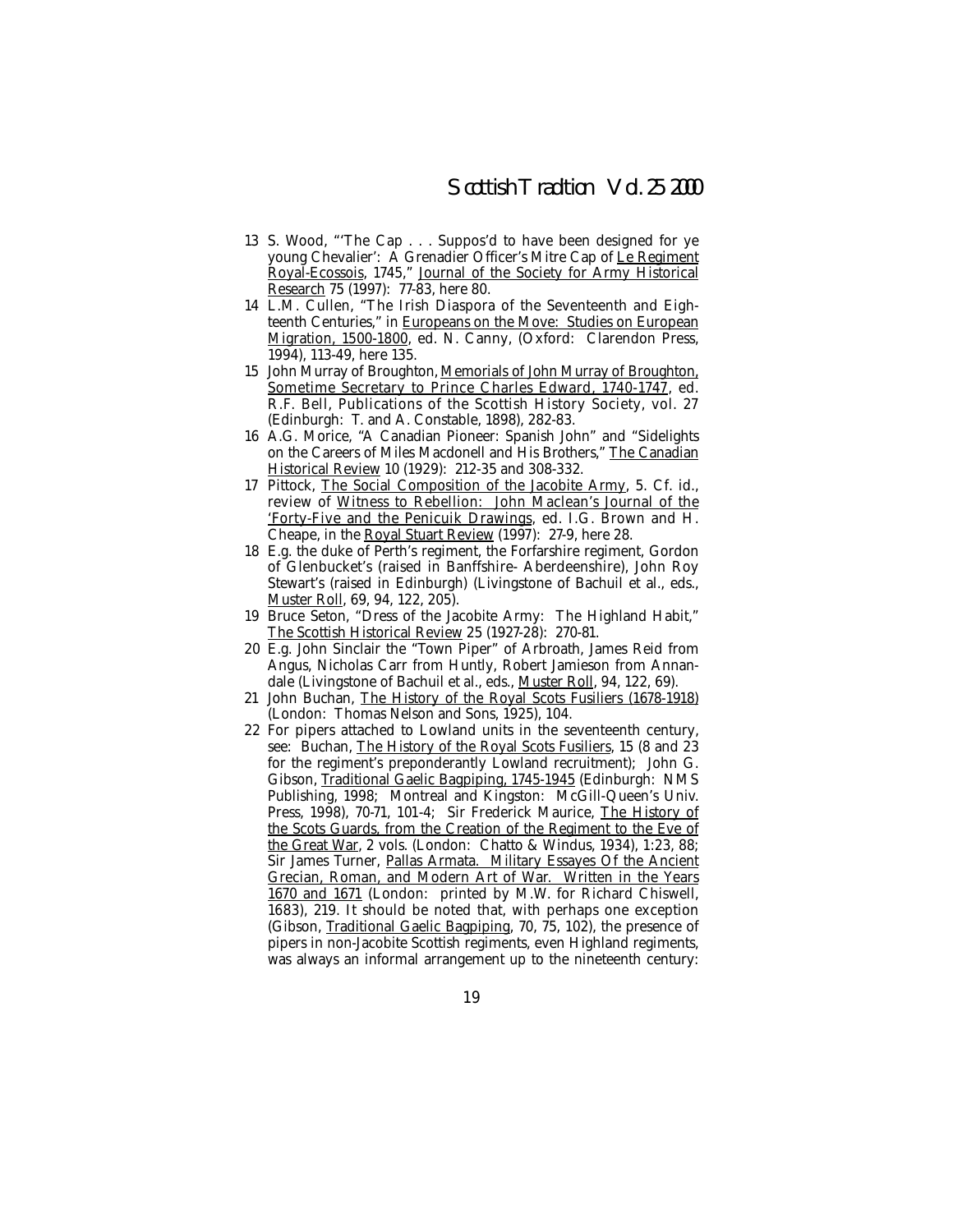pipers would be paid out of a captain's purse or through some other ad hoc setup, there was no official provision for them as there was for drummers, buglers, etc. (ibid., 73ff ). In this respect the Jacobite army of 1745-46 was far ahead of its time.

- 23 F.A. Calvert, "The Northumbrian Pipes," Band International 16 (1994): 97-8. Cf. Francis Collinson, The Bagpipe: The History of a Musical Instrument (London: Routledge & Kegan Paul, 1975; repr., 1976), 117-18.
- 24 Cf. Gibson, Traditional Gaelic Bagpiping, 156.
- 25 Comunn na Pìobaireachd/The Piobaireachd Society, eds., Piobaireachd: A Tenth Book of 16 Tunes (Haverhill, Suffolk: Lowe & Brydone [for the Piobaireachd Society], 1961; repr., 1972), 304- 307. I have silently altered the Piobaireachd Society's spelling (Cogadh na Sith) to conform with accepted orthography.
- 26 Ibid., 307.
- 27 Joseph MacDonald, A Compleat Theory of the Scots Highland Bagpipe, 3d ed., with an introduction by Seumas MacNeill (East Ardsley, Yorkshire: S.R. Publishers, 1971), 21 (musical phrases headed "Triple Time Allegro"). Anyone who uses the Compleat Theory as a source should be advised of the grave corruptions which entered into the work at the time of its first publication (1803), and have never been corrected. See Peter Cooke's review of the new reprint, Scottish Studies 16 (1972): 84-5.
- 28 R.D. Cannon, A Bibliography of Bagpipe Music (Edinburgh: John Donald, 1980), 20.
- 29 F.G. Thompson, "John Francis Campbell," Transactions of the Gaelic Society of Inverness 54 (1987): 1-57, here 5, 7.
- 30 Quoted in Comunn na Pìobaireachd/The Piobaireachd Society, eds., Piobaireachd: A Tenth Book, 307. The extent of Angus MacKay's actual contribution to the Collection that bears his name is uncertain; the catalogues of both the British Library and the National Library of Scotland attribute the textual portions to another author (A.K. Campsie, The MacCrimmon Legend: The Madness of Angus MacKay [Edinburgh: Canongate, 1980], chap. 9; Cannon, A Bibliography, 28). It may not be relevant, then, to observe that Angus MacKay's father's first teacher had been an officer in the Jacobite army during the '45 (Comunn na Pìobaireachd/The Piobaireachd Society, eds., Piobaireachd: A Tenth Book, iii). Whoever wrote this note on Cogadh no Sìdh, it can be read with confidence as expressing the consensus among piping cognoscenti c. 1838.
- 31 Although it is hard to guess what evidence the late Seumas MacNeill might have offered for his unequivocal statement that the tune has been played "for at least five hundred years" ([Seumas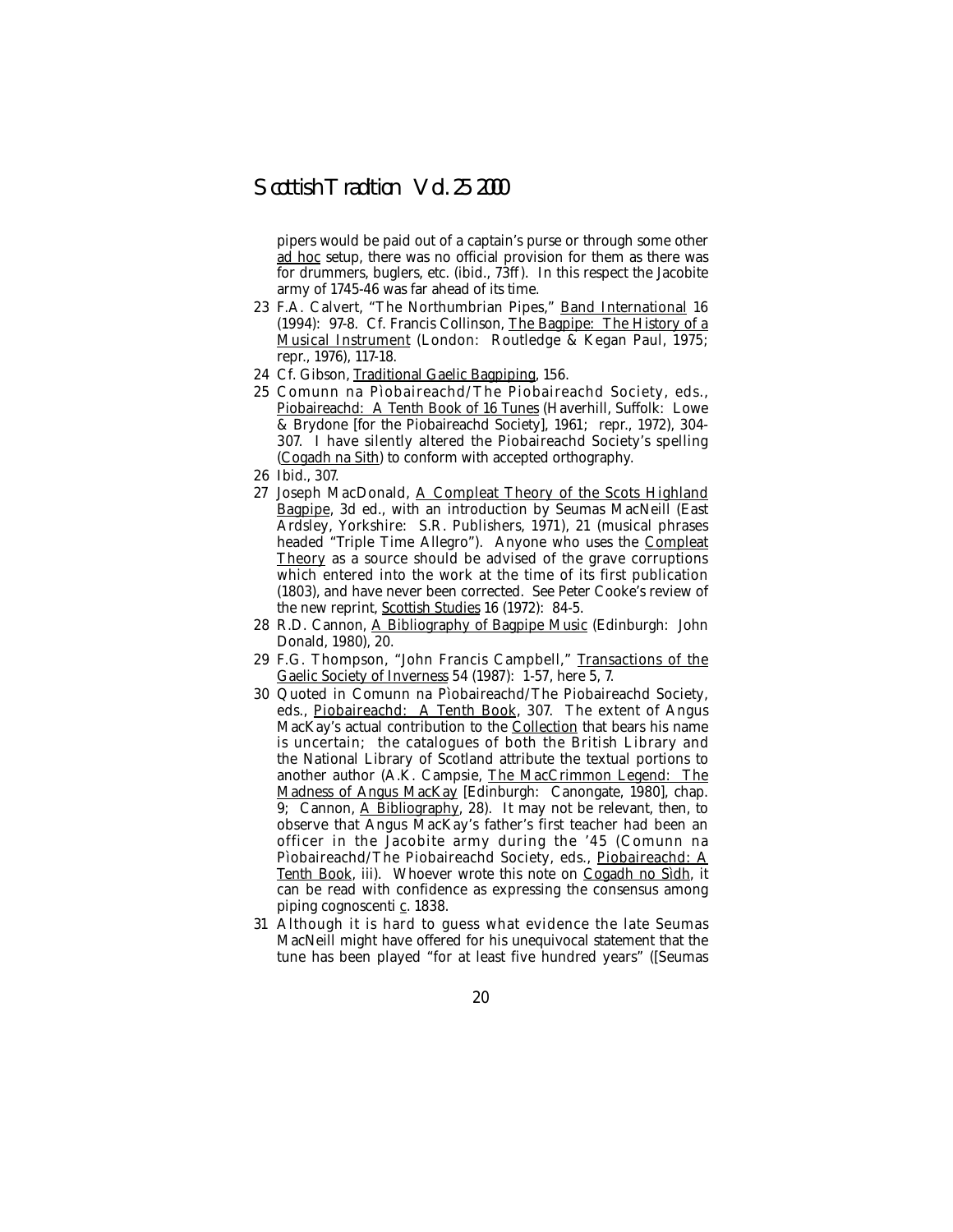MacNeill, writer and narrator, Piobaireachd: The Classical Music of the Highland Bagpipe, LP recording [REB 48M] of two BBC radio broadcasts first aired 6 November 1968 and 11 December 1968, produced by Fred Macaulay, with musical illustrations by Seumas MacNeill and John MacFadyen [London: BBC, 1969]). As far as I am aware, the earliest reference to this tune is either Spanish John's or, if you prefer, the order sheet of 1778 (see below) which was written down earlier but deals with a later period.

- 32 The episode is often pinpointed to the relatively obscure lead-up action at Quatre Bras, but the primary evidence apparently establishes the setting as the battle of Waterloo itself. It is extremely unusual that such a mistake—shifting a story from a more famous to a less famous setting—should have found any purchase. Students of folklore and popular culture generally observe that celebrated events have a gravitational pull, drawing in to their narrative orbit all anecdotes anywhere in their proximity; so Quatre Bras should be giving up its stories to its celebrated sequel, not the other way around. For the episode's placement at Quatre Bras, see W.L. Manson, The Highland Bagpipe: Its History, Literature, and Music. With Some Account of the Traditions, Superstitions, and Anecdotes Relating to the Instrument and its Tunes (Paisley and London: Alexander Gardner, 1901), 131; Comunn na Pìobaireachd/Piobaireachd Society, eds., Piobaireachd: A Tenth Book, 307. For Waterloo, see J.S. Keltie, ed., History of the Scottish Highlands, Highland Clans, and Highland Regiments, With an Account of the Gaelic Language, Literature, and Music by the Rev. Thomas MacLauchlan, LL.D., F.S.A. (Scot.), And an Essay on Highland Scenery by the Late Professor John Wilson, new ed., expanded by W. Melven, 6 vols. (Edinburgh: Thomas C. Jack, 1887), 6:759 n.
- 33 Keltie, ed., History of the Scottish . . . Regiments, 6:760.
- 34 Collinson, The Bagpipe, 175-76, 240 n. 79.
- 35 Quoted in R. Nicholson, review of 1745, ed. Woosnam-Savage, The Royal Stuart Review (1998): 12-13, here 12.
- 36 Smith, An Universal Military Dictionary, 79.
- 37 Ibid. Cf. Fortier, 18th Century French Drumming, 10-11.
- 38 Macdonell, Spanish John, 20.
- 39 Forbes, comp., The Lyon in Mourning, 2:246.
- 40 For the questions surrounding the piping master's death in the rout of Moy, see A. MacLean, "Highlanders in the Forty Five," Transactions of the Gaelic Society of Inverness 59 (1997): 314-40, here 328; R.H. MacLeod, "Everyone Who Has an Intrigue Hopes It Should Not Be Known: Lord Loudoun and Anne Mackintosh— An Intrigue of the '45," ibid. 55 (1989): 256-323, here 287-91; id., "The Independent Companies of the 1745 Rebellion," ibid. 53 (1985): 310-93, here 323-26.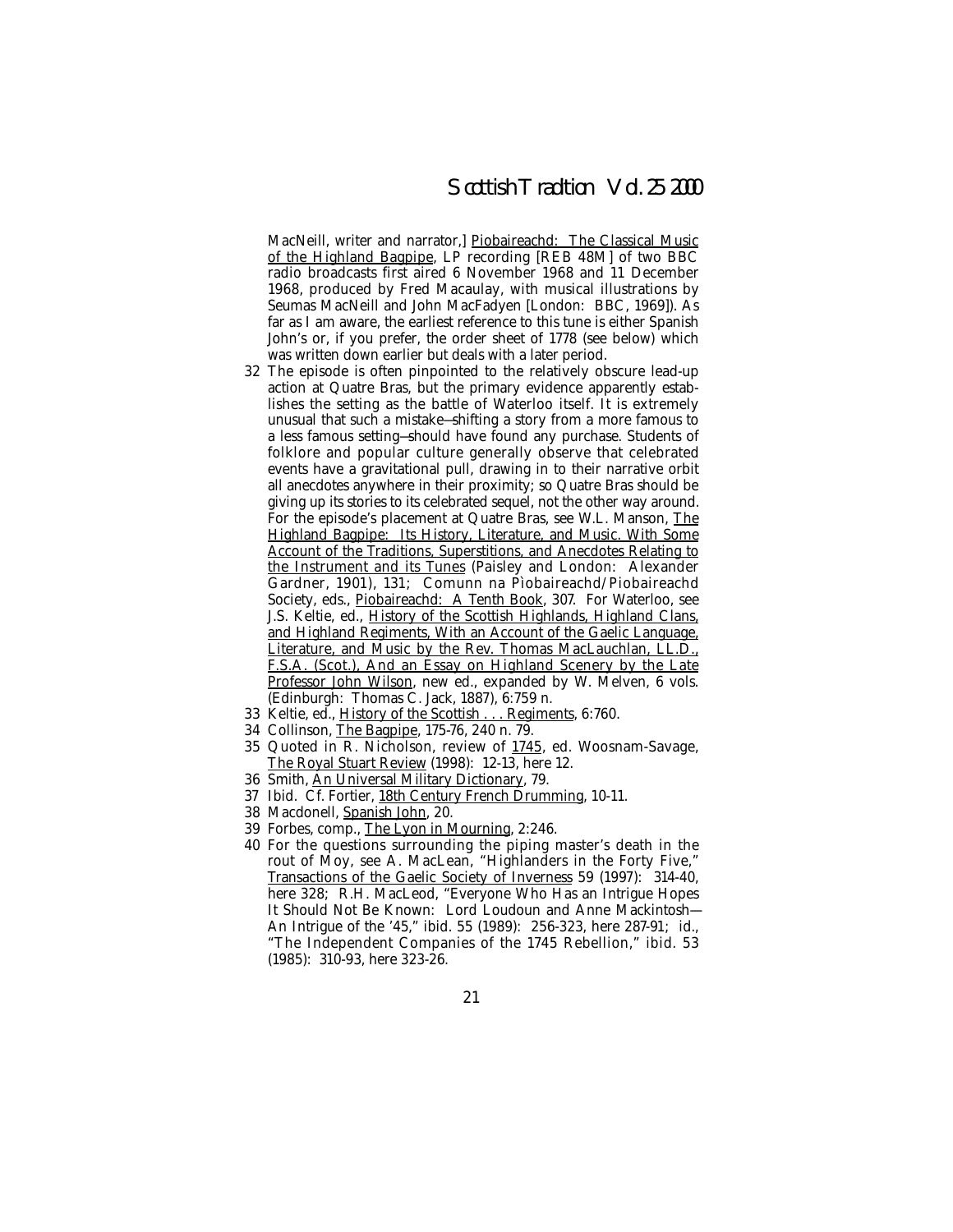- 41 R.D. Cannon, The Highland Bagpipe and Its Music (Edinburgh: John Donald, 1988), chap. 8.
- 42 Gibson, Traditional Gaelic Bagpiping, 159.
- 43 In chronological order: J. Keegan, "Keeping in Time," review of Keeping Together in Time: Dance and Drill in Human History, by William H. McNeill, TLS, 12 July 1996, 3-4; Nikolai Tolstoi, letter to the editor, ibid., 2 August 1996, 17; J.L. Wood, letter to the editor, ibid.; J. Keegan, letter to the editor, ibid., 9 August 1996, 17; A. Hicks, letter to the editor, ibid., 16 August 1996, 17; A. Zamoyski, letter to the editor, ibid., 23 August 1996, 17; J. Keegan, letter to the editor, ibid., 6 September 1996, 17.
- 44 Arbeau's Orchésographie (first published 1588) appears to require this qualification: Thoinot Arbeau [pseud.], Orchesography, A Treatise in the Form of a Dialogue Whereby All Manner of Persons May Easily Acquire and Practice the Honourable Exercise of Dancing, trans. C.W. Beaumont, with a preface by P. Warlock (London: C.W. Beaumont, 1925), 26-28. Cf. Hicks, letter to the editor.
- 45 Keegan, "Keeping in Time," 3.
- 46 Hicks, letter to the editor.
- 47 Keegan, letter to the editor, 6 September. Keegan goes on to offer the most far-reaching suggestion of this whole debate. Even when we accept that military music evolved, during the late eighteenth century, from a mood-creating function into a pace-setting one,

[t]here remains. . . a problem. Music can detract from precision drill. The explanation was suggested to me recently by a former adjutant of the Scots Guards, who revealed that the end of the column, if it marches to the received beat of the band, will be out of step with the head of the column. Guardsmen therefore learn to carry the pace in their heads, and actually march off the beat they hear, when they know that the speed of sound through the air is misleading them.

This is a very sophisticated mental adjustment, which leads me to an unexpected conclusion. I now think that marching in step... required the development of an entirely novel mentalité. I think soldiers had, from about 1760 onwards, to programme themselves to the idea of the cadenced step. The development of novel mentalités is familiar to historians—. . . [cf. the controversial question] "When did people begin to read silently?"—and so is its significance. Carrying in the head a collective rhythm of exactly timed movement, if it emerged as a mental programme at the end of the eighteenth century, has obvious associations with the beginning of factory work, of synergy with machines and with the collective, disciplined routines of the Industrial Revolution. . . .

48 Quoted in Collinson, The Bagpipe, 141.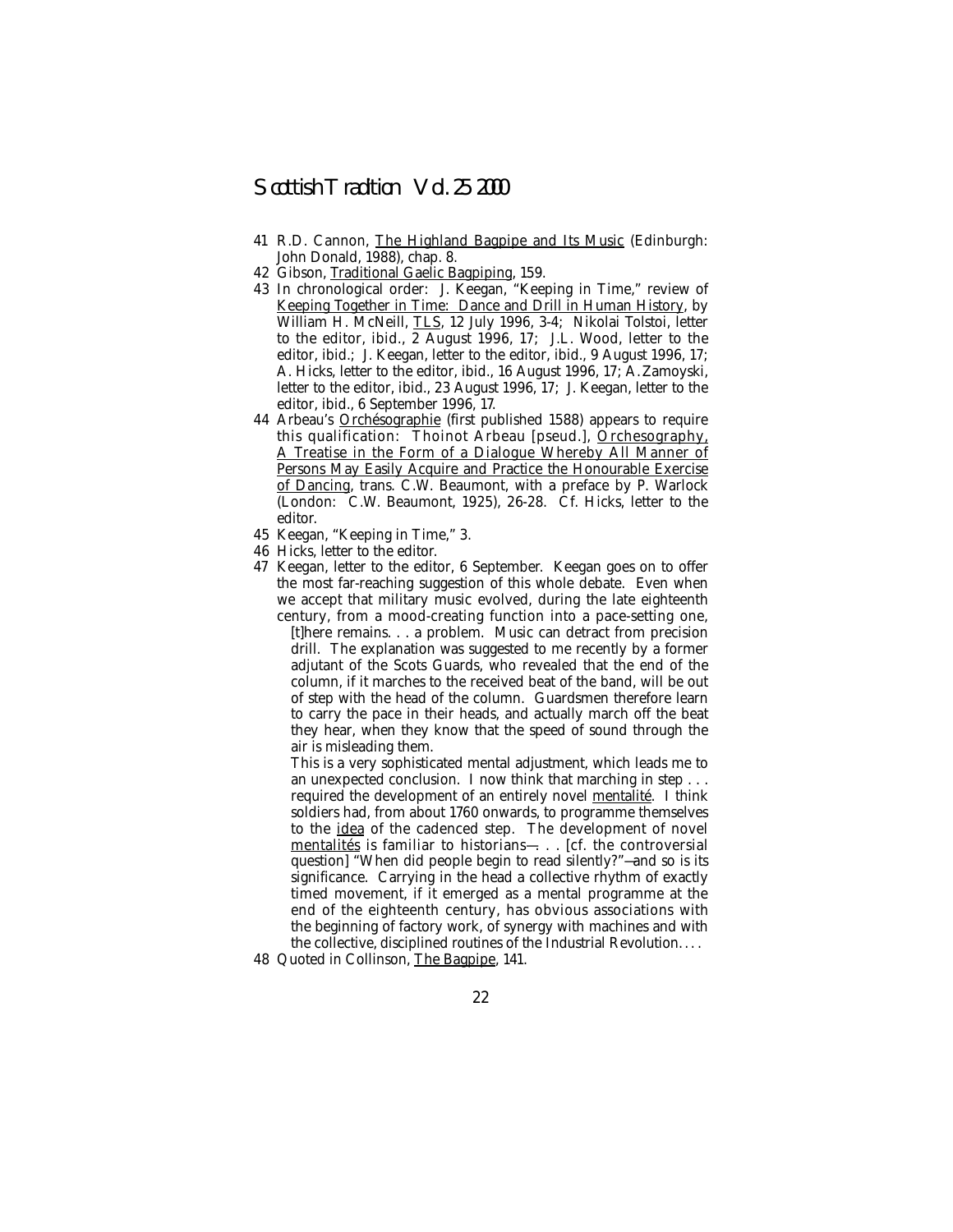- 49 Quoted in Sir John Graham Dalyell, Musical Memoirs of Scotland, With Historical Annotations and Numerous Illustrative Plates (Edinburgh: Thomas G. Stevenson, 1849; London: William Pickering, 1849), 20 n. 4. For Irish parallels to this use of the warpipe, see "Military Music, 1691," The Irish Sword 11 (1973-74): 233; O'Callaghan, History of the Irish Brigades, 355.
- 50 A. Bowden and W.B. Todd, eds., "Scott's Commentary on The Journal of a Tour to the Hebrides with Samuel Johnson," Studies in Bibliography 48 (1995): 229-48, here 238.
- 51 H.F. Rankin, "The Moore's Creek Bridge Campaign, 1776," The North Carolina Historical Review 30 (1953): 23-60, here 46. Gibson, commenting on this affair, observes that pipe music "appears not to have accompanied the cross-country hiking that is described [in a manuscript narrative of the campaign] as 'marching'" (Traditional Gaelic Bagpiping, 98). Here Gibson brushes up against the truth without recognizing it: one of the preconditions which Keegan sets for the development of cadenced marching is precisely the spread of engineered roads and parade grounds. Collinson, so often criticized by Gibson, is on the mark when he writes: "... [Q]uicksteps ... were unknown in the older repertoire, for the simple reason that there were no roads in the Highlands fit to march on" (The Bagpipe, 181).
- 52 The earliest record, that I can find, of the bagpipes conveying a military signal (in this case retreat) is an Elizabethan account of warfare in Ireland (Dalyell, Musical Memoirs, 21). At that stage it would be difficult to draw a distinction between the military cultures of Gaelic Ireland and Gaelic Scotland; the existence, at any rate, of an inchoate class of "warning" piobaireachds may be taken as an indication of bagpipe signalling in Scotland as early as the Elizabethan period (R. Black, "Colla Ciotach," Transactions of the Gaelic Society of Inverness 48 [1976]: 201-43, here 231-36, 243 n. 64).
- 53 Dalyell, Musical Memoirs, 61 n. 1.
- 54 MacDonald, A Compleat Theory, passim.
- 55 Cannon, A Bibliography, 20.
- 56 Gibson, Traditional Gaelic Bagpiping, 68. For the Scots March cf. H.G. Farmer, "Scots Duty: The Old Drum and Fife Calls of Scottish Regiments" and "The Scots March" in Handel's Kettledrums, and Other Papers on Military Music, rev. ed. (London: Hinrichsen, 1960), 33-38 and 49-55.
- 57 R.F. Camus, Military Music of the American Revolution (Chapel Hill: The Univ. of North Carolina Press, 1976), 88.
- 58 Alexander MacBain, An Etymological Dictionary of the Gaelic Language, facsimile of the 2d (1911) ed. (Glasgow: Gairm, 1982), 65.
- 59 E.G. Quin, ed., Dictionary of the Irish Language, compact ed. (Dublin: Royal Irish Academy, 1983), 98. In light of Keegan's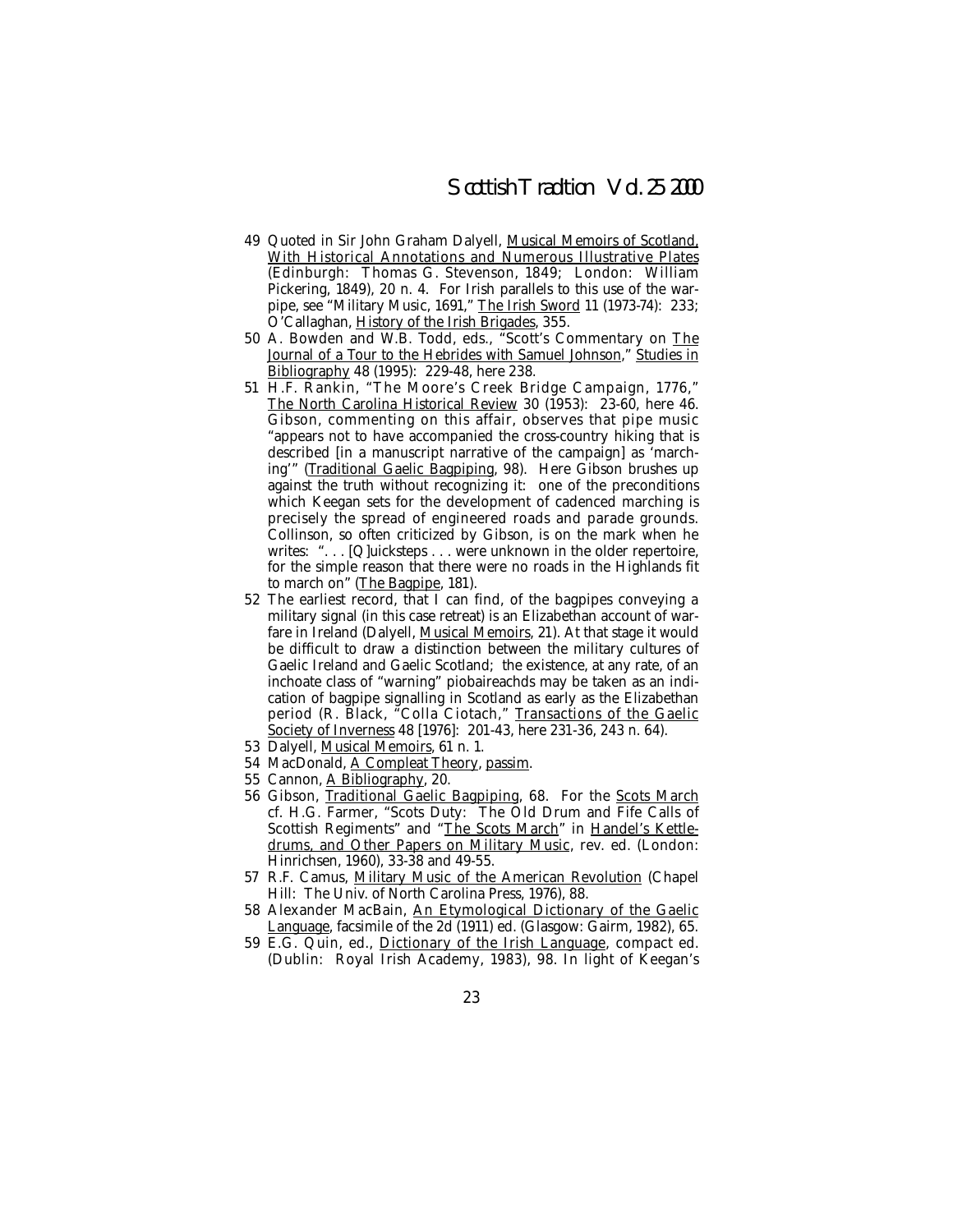arguments, however, certain questions develop around the etymology and semantic evolution of caismeachd (as also, indeed, around the semantic evolution of the English word "march" in the musical sense). I will look in to these questions on another occasion.

- 60 Gibson, Traditional Gaelic Bagpiping, 160. Gibson is disputing here the claim of a writer in the 1780s who stated: "One of the greatest improvements in the military art, that has been made in modern times, is the introduction of quick-step marches" (159). Gibson would have been wiser to give this source a more sympathetic hearing.
- 61 Ibid., 151, 159. Cf. Dalyell, Musical Memoirs, 23.
- 62 T. Crawford, "Political and Protest Songs in Eighteenth-Century Scotland I: Jacobite and Anti-Jacobite," Scottish Studies 14 (1970): 1-33, here 24; W. Donaldson, The Jacobite Song: Political Myth and National Identity (Aberdeen: Aberdeen Univ. Press, 1988), 59-61; G.S. MacQuoid, ed., Jacobite Songs and Ballads, The Canterbury Poets series (London: Walter Scott, 1887), 149-51, 161- 65, 319, 320; Murray G.H. Pittock, Poetry and Jacobite Politics in Eighteenth-Century Britain and Ireland, Cambridge Studies in Eighteenth-Century English Literature and Thought, vol. 23 (Cambridge: Cambridge Univ. Press, 1994), 164-65.
- 63 Cannon, The Highland Bagpipe and Its Music, 128.
- 64 Raphael Holinshed et al., Holinshed's Chronicles of England, Scotland, and Ireland, 6 vols. (London: J. Johnson et al., 1807- 1808), 3:838.
- 65 I have used a revised edition: S. Fraser, comp., The Airs and Melodies Peculiar to the Highlands of Scotland and the Isles, Communicated in an Original Pleasing & Familiar Style; Having the Lively Airs Introduced as Medleys to Form a Sequence to Each Slower Movement; With an Admired Plain Harmony for the Piano Forte, Harp, Organ or Violoncello, Intended Rather to Preserve Simplicity Than Load With Embellishment, new ed. [revised by A. Fraser and W. MacKay] (Inverness: Logan and Co., 1874).
- 66 Gibson, Traditional Gaelic Bagpiping, 101.
- 67 Ibid., 85-88.
- 68 E.g. The Highland Troop (Fraser, comp., The Airs and Melodies, 30), Fraser's own composition and not, in any case, a pipe tune.
- 69 E.g. Crossing to Ireland (ibid., 36), which Fraser glosses (101 n.) as probably "built upon Lord Kelly's strathspey".
- 70 Composed by a Black Watch officer who was a classically trained flautist (Keltie, ed., History of the Scottish . . . Regiments, 4:347 n. 7). Appearing in the 1750s, this tune seems to be the earliest purpose-composed quickstep (Farmer, "The Scots Guards Band: Fresh Light on Its History," in Handel's Kettledrums, 3-7, here 3).